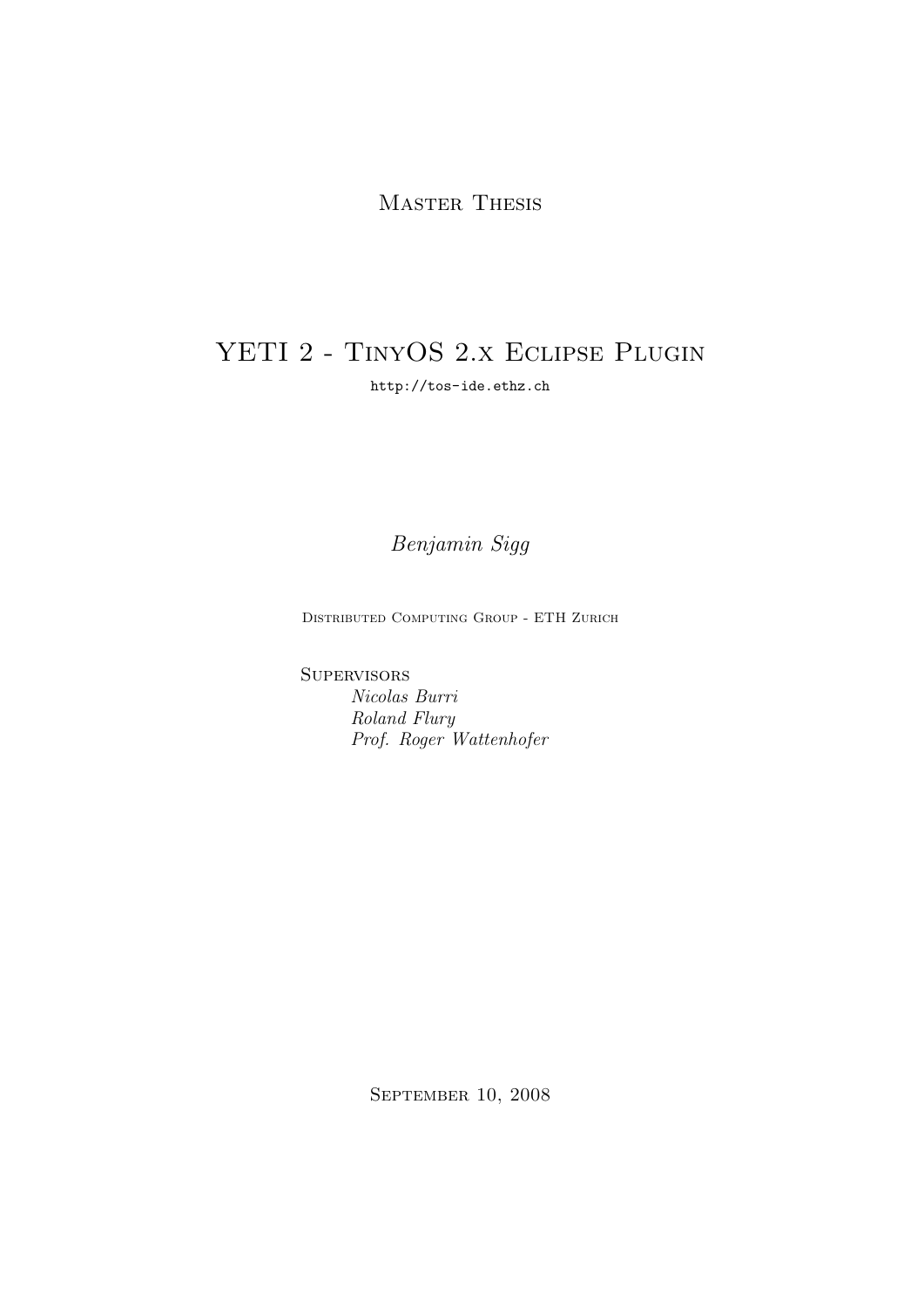# Contents

| 1        |     | Introduction                                                                                                          | 2              |
|----------|-----|-----------------------------------------------------------------------------------------------------------------------|----------------|
|          | 1.1 |                                                                                                                       | $\overline{2}$ |
| $\bf{2}$ |     | Requirements                                                                                                          | $\overline{2}$ |
| 3        |     | Features                                                                                                              | $\bf{2}$       |
|          | 3.1 | Core<br>and the company of the                                                                                        | 3              |
|          |     | 3.1.1<br>Build                                                                                                        | 3              |
|          |     | 3.1.2                                                                                                                 | 3              |
|          |     | 3.1.3<br>Outline                                                                                                      | $\overline{5}$ |
|          |     | 3.1.4                                                                                                                 | $\overline{5}$ |
|          | 3.2 | Parser                                                                                                                | $\overline{5}$ |
|          |     | 3.2.1                                                                                                                 | $\overline{5}$ |
|          |     | 3.2.2                                                                                                                 | 6              |
|          | 3.3 |                                                                                                                       | 6              |
|          | 3.4 | Wiki                                                                                                                  | 6              |
| 4        |     | Implementation                                                                                                        | 6              |
|          | 4.1 | Preprocessor                                                                                                          | 7              |
|          |     | 4.1.1<br>Input                                                                                                        | 7              |
|          |     | 4.1.2<br>Output                                                                                                       | 7              |
|          | 4.2 |                                                                                                                       | 10             |
|          |     | 4.2.1                                                                                                                 | 11             |
|          |     | 4.2.2                                                                                                                 | 12             |
|          |     | 4.2.3                                                                                                                 | 13             |
|          |     | 4.2.4                                                                                                                 | 13             |
|          |     | 4.2.5                                                                                                                 | 13             |
|          |     | 4.2.6                                                                                                                 | 13             |
|          |     | 4.2.7                                                                                                                 | 15             |
|          |     | 4.2.8<br>Error detection $\ldots \ldots \ldots \ldots \ldots \ldots \ldots$                                           | 15             |
|          | 4.3 |                                                                                                                       | 16             |
|          | 4.4 | Core<br>a constitution de la constitution de la constitution de la constitution de la constitution de la constitution | 16             |
|          |     | 4.4.1                                                                                                                 | 16             |
|          |     | 4.4.2                                                                                                                 | 16             |
|          |     | 4.4.3                                                                                                                 | 17             |
|          |     | 4.4.4                                                                                                                 | 18             |
|          |     | 4.4.5                                                                                                                 | 19             |
|          |     | 4.4.6                                                                                                                 | 19             |
|          |     | 4.4.7                                                                                                                 | 19             |
| 5        |     | <b>Future Work</b>                                                                                                    | 20             |
| 6        |     | Conclusion                                                                                                            | 21             |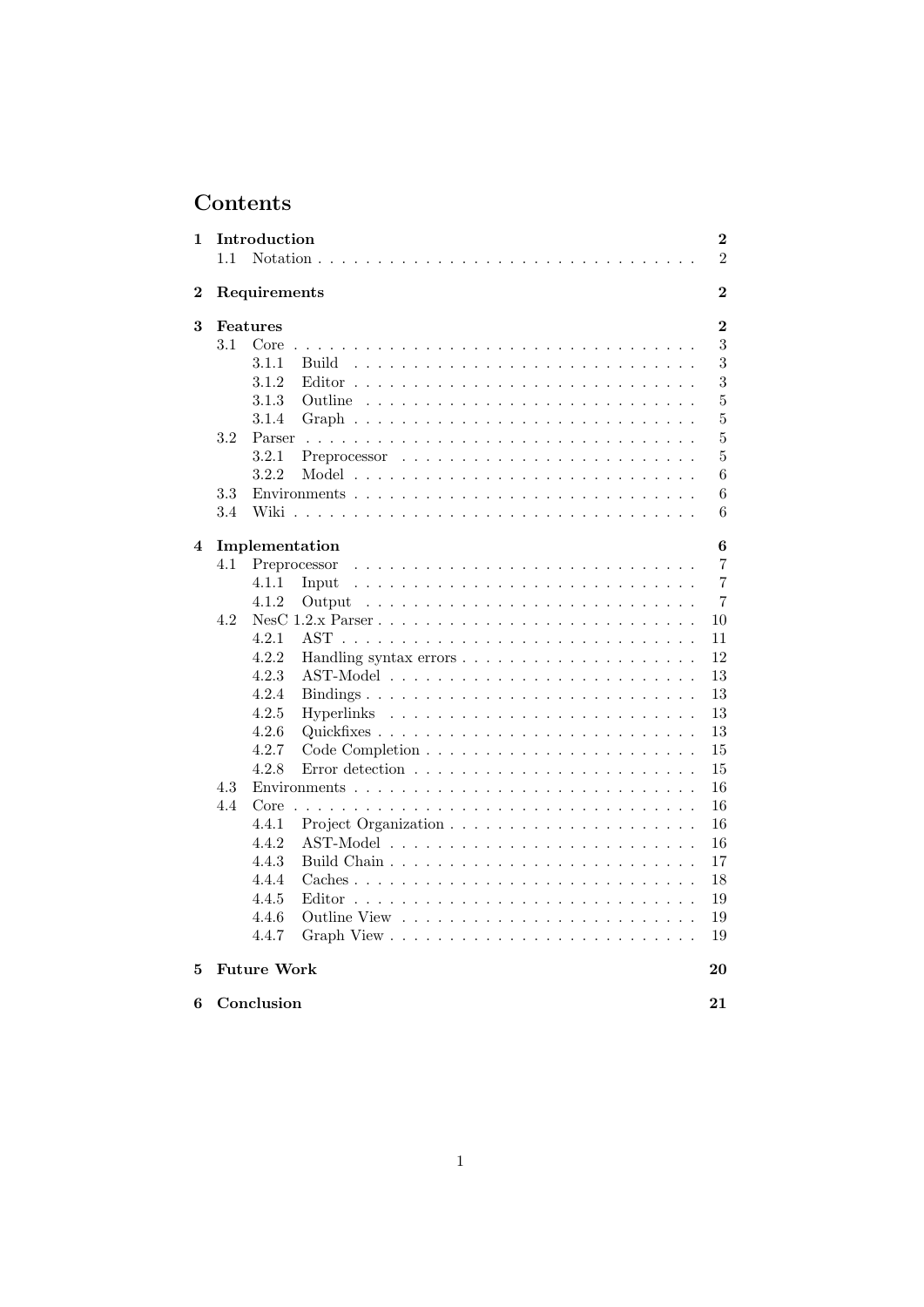# 1 Introduction

A lot of effort has been spent on writing development tools for nesC and TinyOS. Given the widespread use and extensibility of Eclipse [14], it is only natural that several TinyOS-plugins were written for it  $[1, 2, 3, 4]$ . Many plugins however support only nesC 1.1 [11], and with the introduction of new features in nesC 1.2 [12] they became obsolete.

The goal of this work was to take one of the existing plugins (YETI, written by Roland Schuler [1]) and extend it such that it supports nesC 1.2. This new plugin should do more than just syntax highlighting, it should provide the developer with accurate error messages and completion proposals.

## 1.1 Notation

This document is designed to help new developers working on YETI 2. It uses some special formatting to mark important things:

Information which is interesting for other developers, but not for the casual reader, is put into boxes like this one.

- "New concepts are introduced with italic text and in quotes".
- Already known concepts will be italic.
- Classes, interfaces, methods and applications will be written monospaced.

# 2 Requirements

After working with YETI, the requirements for YETI 2 were found to be:

- Understanding of NesC 1.2 Means that the plugin is able to parse any code that is handled by the "official" tools [13], understand and apply preprocessor directives, handle any construct that is available in the c programming language [8, 7], and associated tools [9]. The plugin should be able to perform, or at least to simulate, all steps of ncc (the nesC compiler).
- Error detection The plugin should be able to detect (potential) errors in the program and inform the developer. Errors can range from the inclusion of a non-existing file or calling a function with the wrong arguments to an overflow caused by implicit type casts of integer types.

# 3 Features

Most of the features of YETI are still available in YETI 2. This chapter will focus on new features.

While just called "TinyOS plugin for Eclipse", YETI 2 is actually a set of plugins. The "core" plugin handles functionality which is independent of time and place, like editing files or listing the "make-options". The "parser" plugin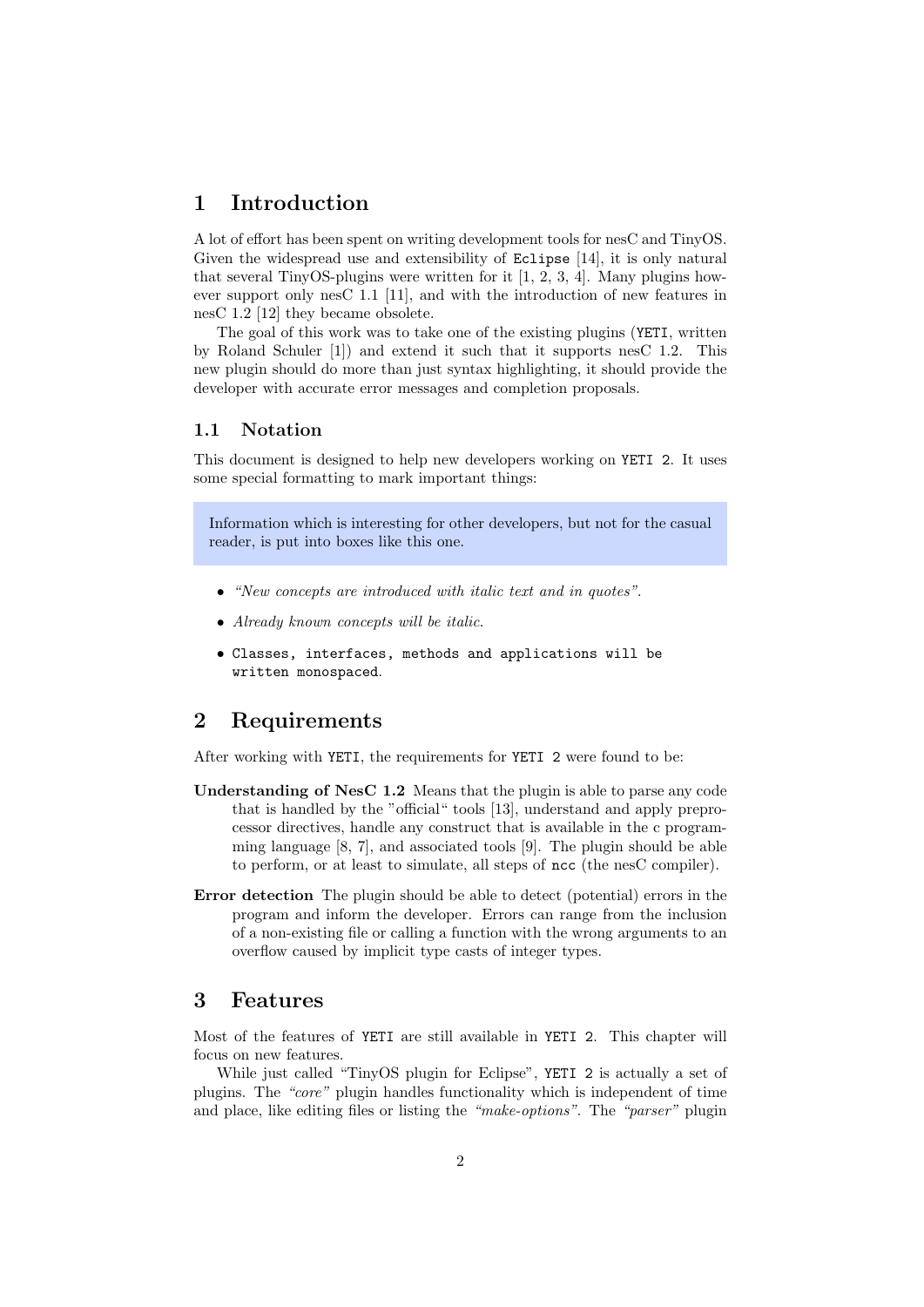parses the source files and provides features which depend on the version of nesC. The "environment" plugins handle the interaction between core, parser and tools like ncc or bash. They handle those features which depend on the operating system.

## 3.1 Core

The most important duties of core is to provide the graphical user interface and to handle the "build system". It is a buffer between parser and environment hiding them from each other.

#### 3.1.1 Build

The *build system* has been completely rewritten. The *build system* tells when which file has to be checked for errors such that no error messages are out of date. The build system takes every event that may invalidate error messages into account and marks files with invalid error messages as "unbuilt". Later it searches for all unbuilt files, analyzes them, and once valid again marks them as "built". A restart of Eclipse will not delete these flags.

The build system can be canceled or restarted without loosing work that is already done. That allows to react on events during a build and prevents generating messages which will be invalidated anyway.

#### 3.1.2 Editor

The main text-area where the user enters source code is called the "editor". The editor supports a variety of (new) features:

Context sensitive syntax highlighting If a variable has the same name as a typedef, it will still not have the same color. This is shown in figure 1.

Some parts of this feature are implemented in parser.

- Automatic code completion When doing the "small stuff" like entering an open bracket, the editor will automatically insert a close bracket. That works for multi line comments as well.
- Completion proposals The plugin guesses what the developer wants to do and shows him several proposals from which he can choose one. Proposals can range from filling in the name of some field to creating a missing included header file. Figure 2 shows how this can look like.
- Hyperlinks When the ctrl-key is held down, Eclipse behaves like a browser. Elements in the source code behave like hyperlinks and lead to the place or file where they were defined. Hyperlinks are a great help for analyzing a project. This feature can only work if parser can handle files accurately. Otherwise they lead to wrong places, which is worse than no hyperlinks at all.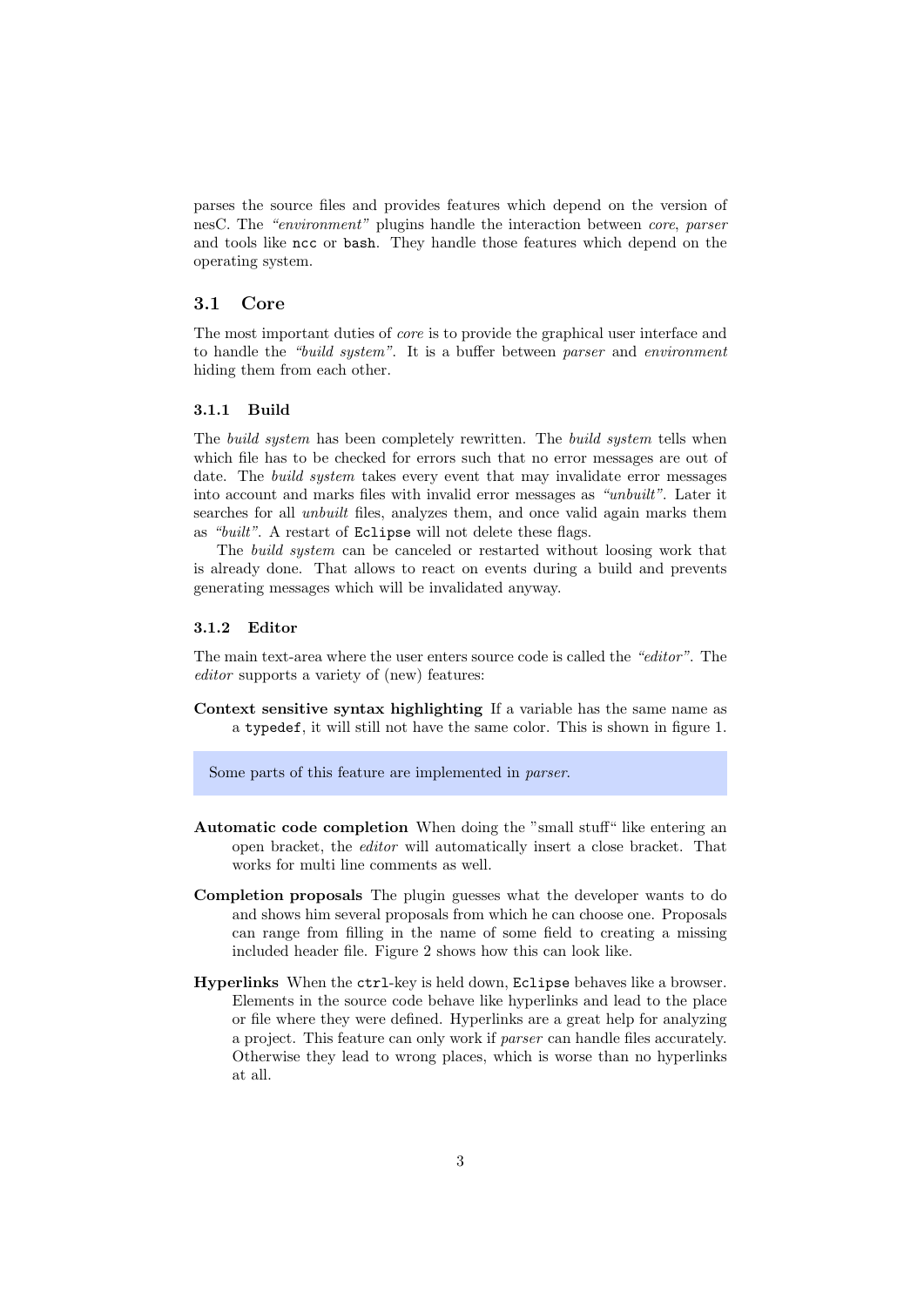

Figure 1: Italic fonts for types, but standard fonts for variables even if they have the same identifier.



Figure 2: A list of proposals which command to call of the interface Timer0.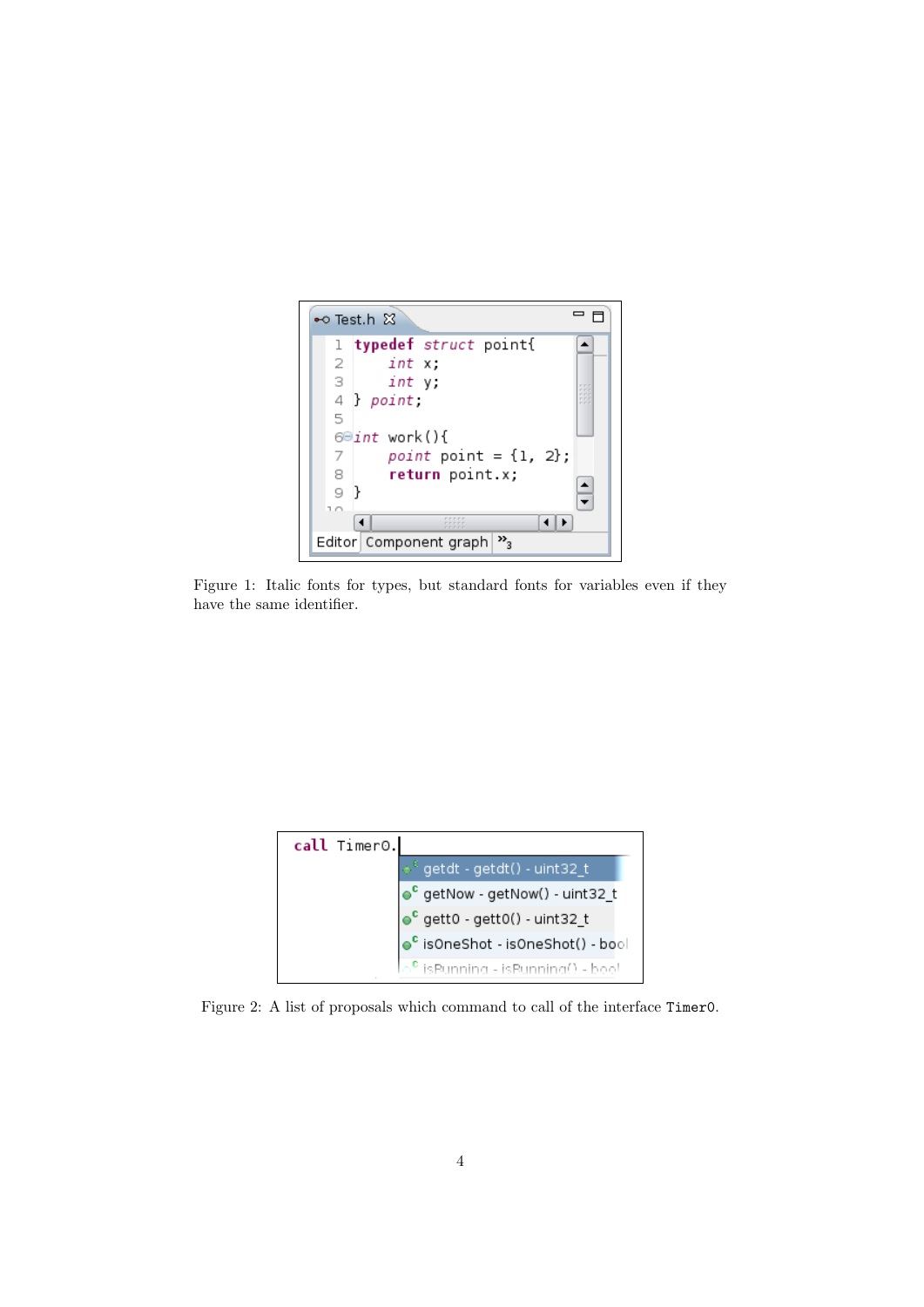#### 3.1.3 Outline

The "outline view" shows the contents of a source file as a tree. The nodes of that tree represent elements such as interfaces or commands. The new outline view not only shows content of one file, but can expand into other files. While the top nodes of the tree come from the current source file, other nodes come from included files. This view updates its content asynchronously, allowing the developer to continue working even while the view is trying to figure out how to open some specific node.

#### 3.1.4 Graph

The "graph view" shows a graph for a module, configuration or an interface. In case of a configuration it shows the wiring of its modules and interfaces. The graph view loads its content asynchronously and is linked to the outline view. Figure 3 shows how a simple graph looks like.



Figure 3: A graph of the configuration MainC. The highlighted edge is selected in the outline view.

## 3.2 Parser

The parser for YETI 2 was completely rewritten. The new version is a plugin, while the old one remains in core as backup used only if "parser" is not installed.

#### 3.2.1 Preprocessor

There is also a new "preprocessor" plugin. Preprocessor executes directives like the inclusion of a header file, macros and other directives defined in the cstandard. It also tracks the location of each character, a requirement to position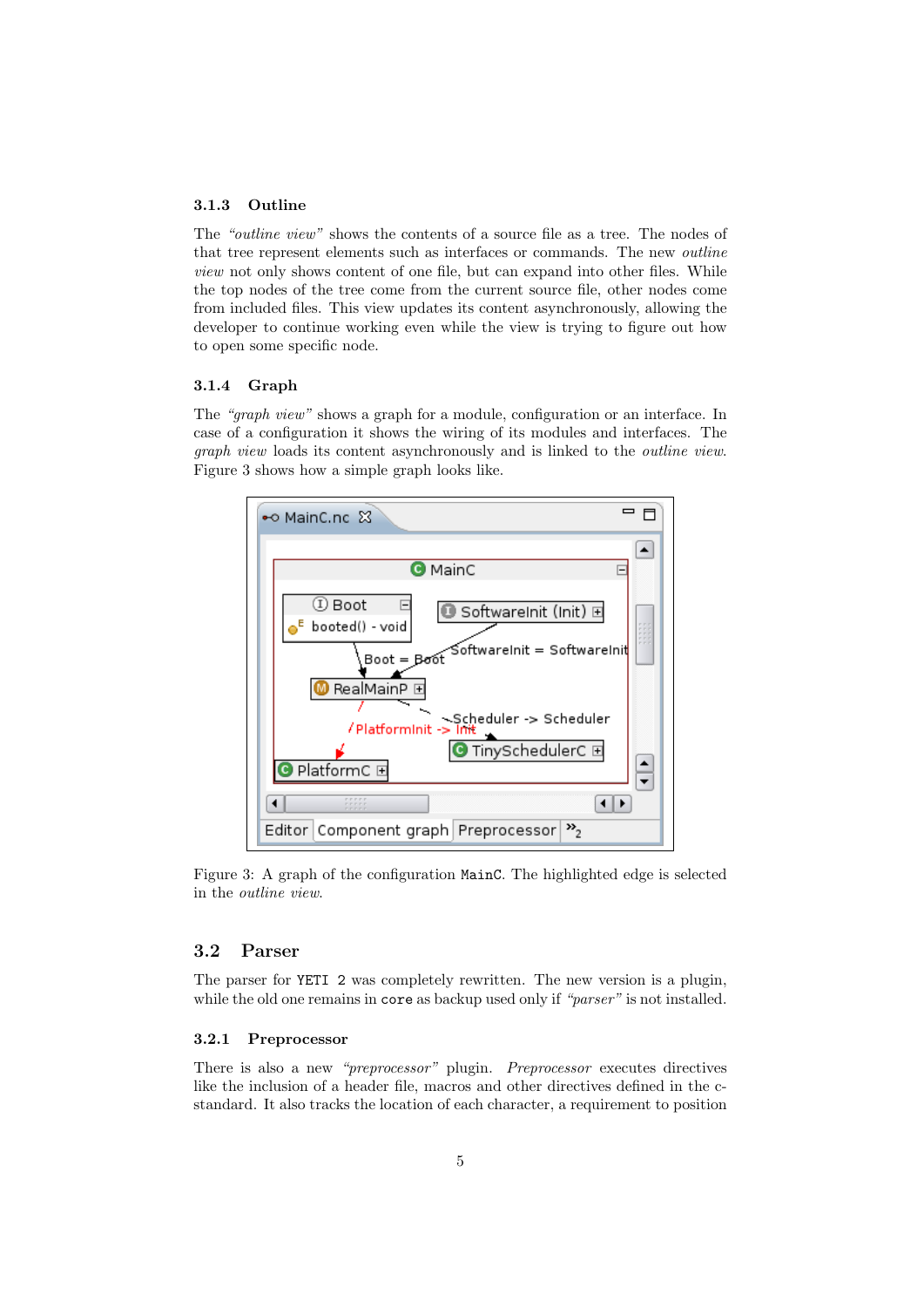any message or hyperlink at their correct location. Parser adds a view which can be used to look at a file in its preprocessed state.

## 3.2.2 Model

Parser builds a model of the analyzed nesC-application. Each file has its own view of this model. A view can fill some gaps that are only visible from one file, e.g. the actual parameters of a parametrized interface. Parser can use the model or the views to perform complex tasks like type checks, execute static initializers or resolve indirect wiring of interfaces.

## 3.3 Environments

YETI 2 is prepared to work in different environments (Linux, Windows...). Currently there is an environment for TinyOS 2.x on Linux and on Windows, using cygwin for the later. An environment is able to find all important header files which are needed to preprocess and parse a file.

## 3.4 Wiki

Since YETI 2 is intended to be used by many people a small webpage with some basic information how to install and use the plugin was created. This page is located at http://tos-ide.ethz.ch/wiki/index.php.

# 4 Implementation

YETI 2 actually consists of several plugins which are connected with each other through the extension point mechanism provided by Eclipse. This chapter will go through each plugin and describe the most important concepts and features of them.

Figure 4 lists the 6 plugins of YETI 2, the arrows mark dependencies between the plugins.



Figure 4: Plugins and their dependencies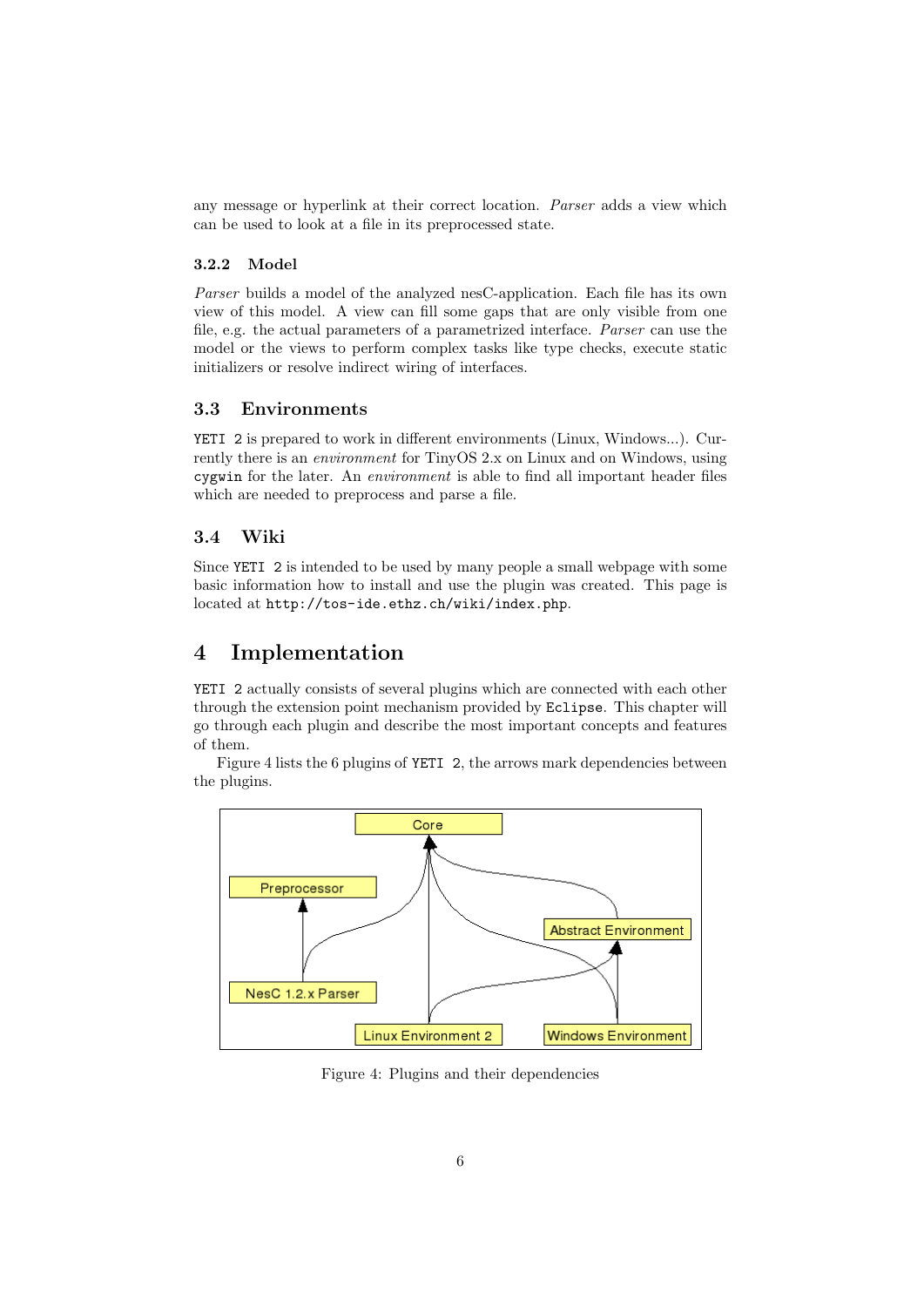#### 4.1 Preprocessor

A preprocessor is an application that takes a source-file as input and outputs another file with some text replaced by rules defined in the input-file itself. The statements in the input can be divided in two groups: "directives" and ordinary text. Directives tell the preprocessor what to do, and ordinary text gets processed.

The preprocessor's name is TinyOS Preprocessor. While it is an Eclipse plugin, it does not depend on any other plugins. Clients might be interested in the class Preprocessor which does all the setup and offers methods to easily convert a file into a preprocessed stream.

#### 4.1.1 Input

Preprocessors are most often used together with C-source files. Theoretically they are able to process source files of any language, unless that language contains a statement that looks like a directive.

In fact, *parser* uses *preprocessor* to generate two different input files for CUP, the parser generator.

There are many different directives and vendors of C-compilers often define their own new *directives*. Fortunately the number of *directives* which are actually used by developers is much smaller. The three important groups are:

- Inclusion directives To include the content of an other file. Can be applied recursively, preprocessor however limits the number of recursive inclusions.
- Conditional directives To include or exclude some parts of the input depending on variables set outside the file.
- Macro directives To define macros which replace text.

Preprocessor recognizes and executes these kinds of *directives*. Some other directives are understood but not executed, and anything that remains will marked with a warning message "unknown directive".

#### 4.1.2 Output

There are restrictions which make a preprocessor a complex piece of software:

- while the input is just text, *directives* still have a specific syntax which requires a parser to resolve.
- macros can change any text, even text in a *directive*.
- hence a preprocessor cannot just read the file, then parse it, apply the directives and finally generate the output. The first three steps have to be performed at the same time.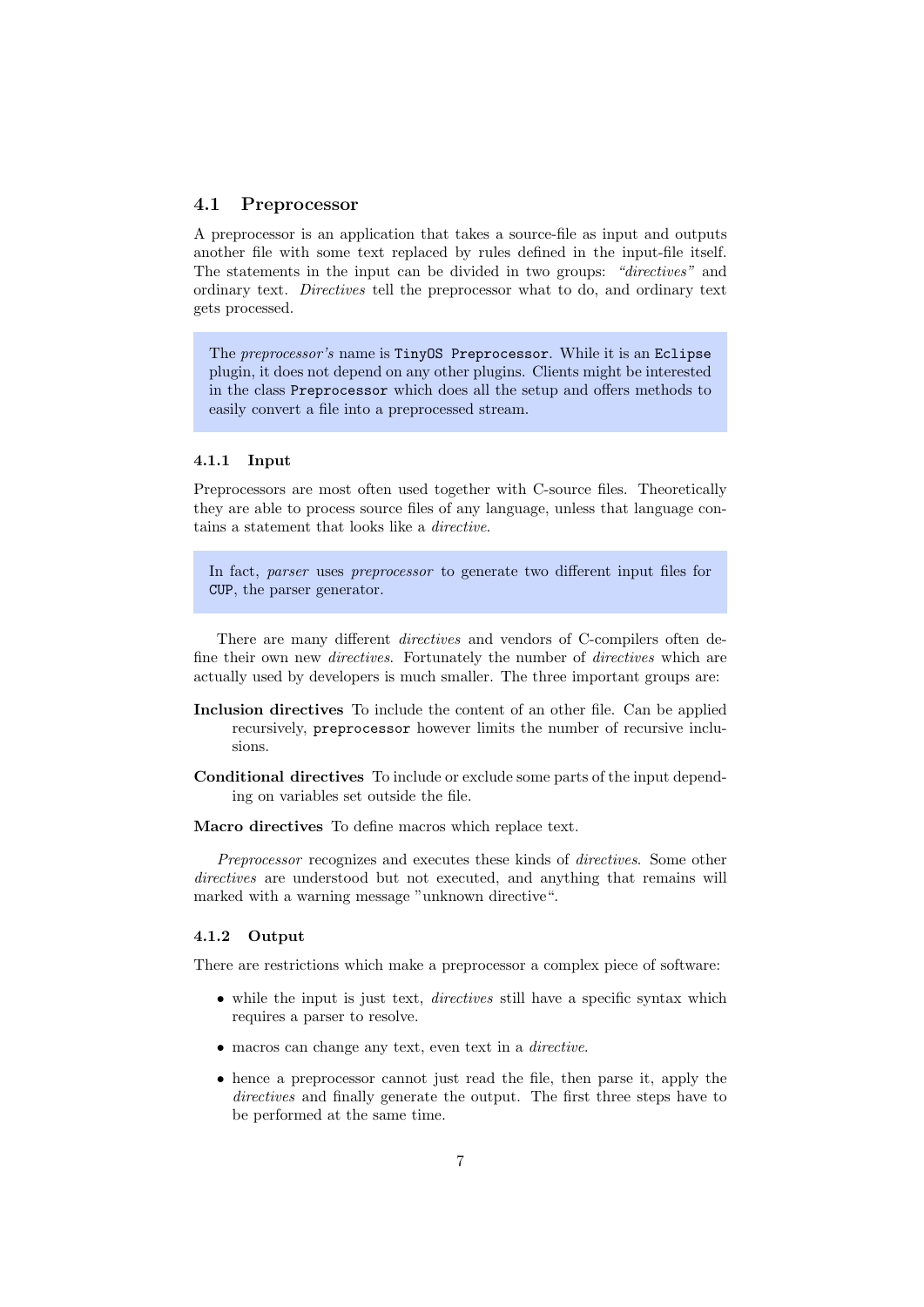• if the preprocessor replaces text then the new text has to be preprocessed as well.

Preprocessor solves these issues with a sequence of modules, each module using the output of its predecessor as input. The modules at the end of this stream can influence the modules at the beginning. The architecture of the involved libraries JFlex [5] and CUP [6] allows that the number of characters in the stream is reasonably small. As a result the last module can react fast enough to change the stream before wrong characters wander into modules where they do not belong.

The modules can be put into three groups:

Stream A "stream" reads characters from a source (e.g. a file or a macro) and provides an interface between source and the other modules of preprocessor. To inject characters into a stream (e.g. a macro replacing text) one can temporarely disable a stream and use another stream. This is called "*pushing*" a *stream* over another *stream*. There are about 10 different streams implemented.

The class Stream is the root for these *streams*.

- Lexer/Filter The "lexer" looks out for tokens (identifiers, keywords, ...) like any other lexer. But there is also a "filtering system" which suppresses forwarding of some tokens that the lexer finds. A good example is the "conditional-filter" which throws away any token that was found within an unused if/else-block. Another would be the "macro-filter" which pushes a macro-stream over the current stream when a macro-identifier is found. All these filters are implemented as little state machines with no more than 10 states.
- Parser The "preprocessor-parser" finally takes the tokens of the lexer and puts them together. If the preprocessor-parser finds a directive it informs the other modules of it. The other modules will then apply the directive. Given the fact that CUP has a lookahead of one token, and the newline token always terminates a directive, the preprocessor-parser recognizes directives before any stream starts reading the next line. If the preprocessorparser finds tokens which do not form a *directive*, then these tokens are just stored in a list which later becomes the output.

In addition to the mechanisms just mentioned, there is a feature which stores for each character of the output the "origin". The origin not only includes the original input file and the exact location in that file but also how the character came into the output. Whether it was by applying a macro or including a file. And if so, the location of the identifier or directive that was responsible for the inclusion is stored as well. All this together allows preprocessor and parser to give the precise location of each error or warning that was issued.

Figure 5 shows how data flows through preprocessor.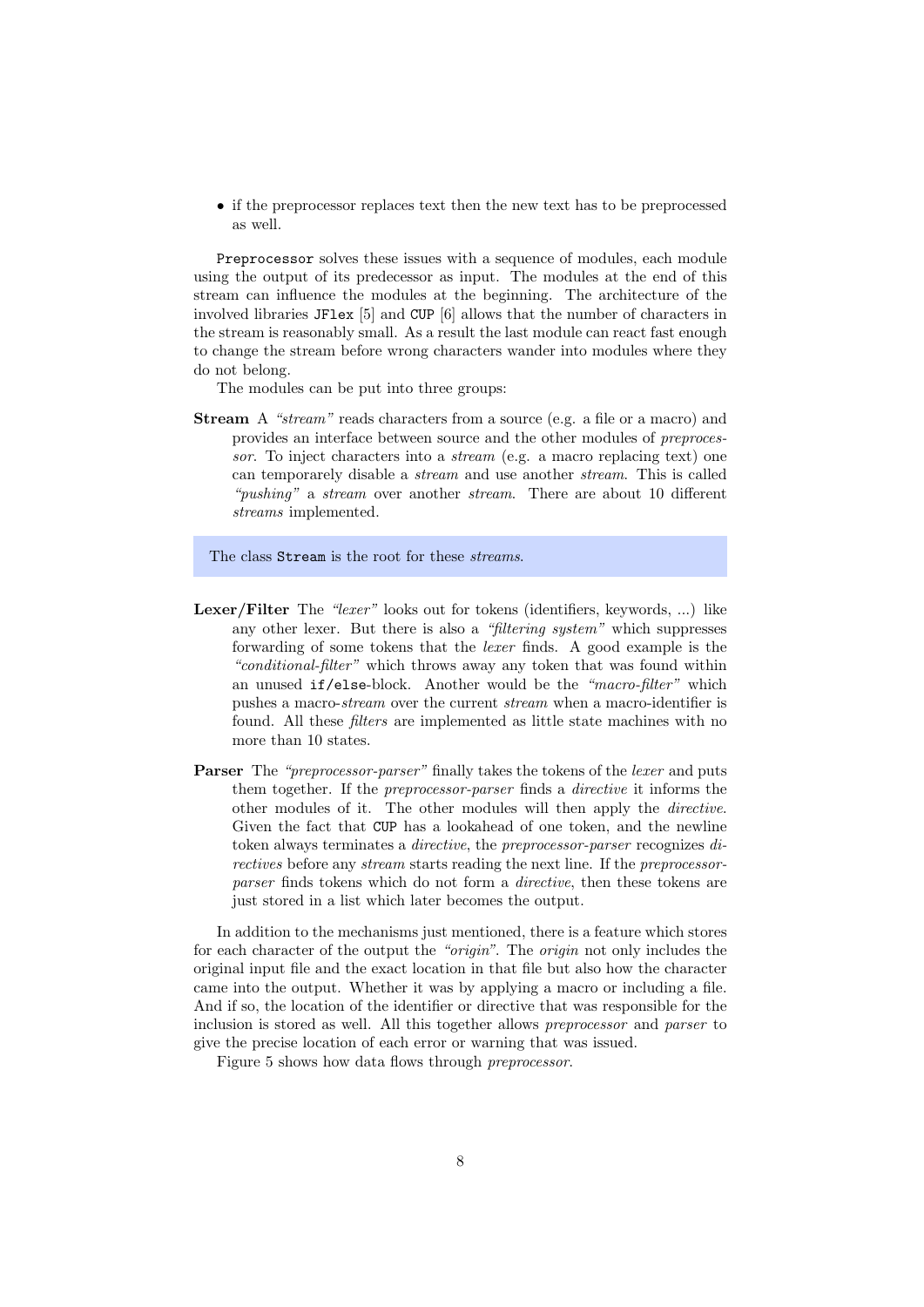

Figure 5: Dataflow within preprocessor.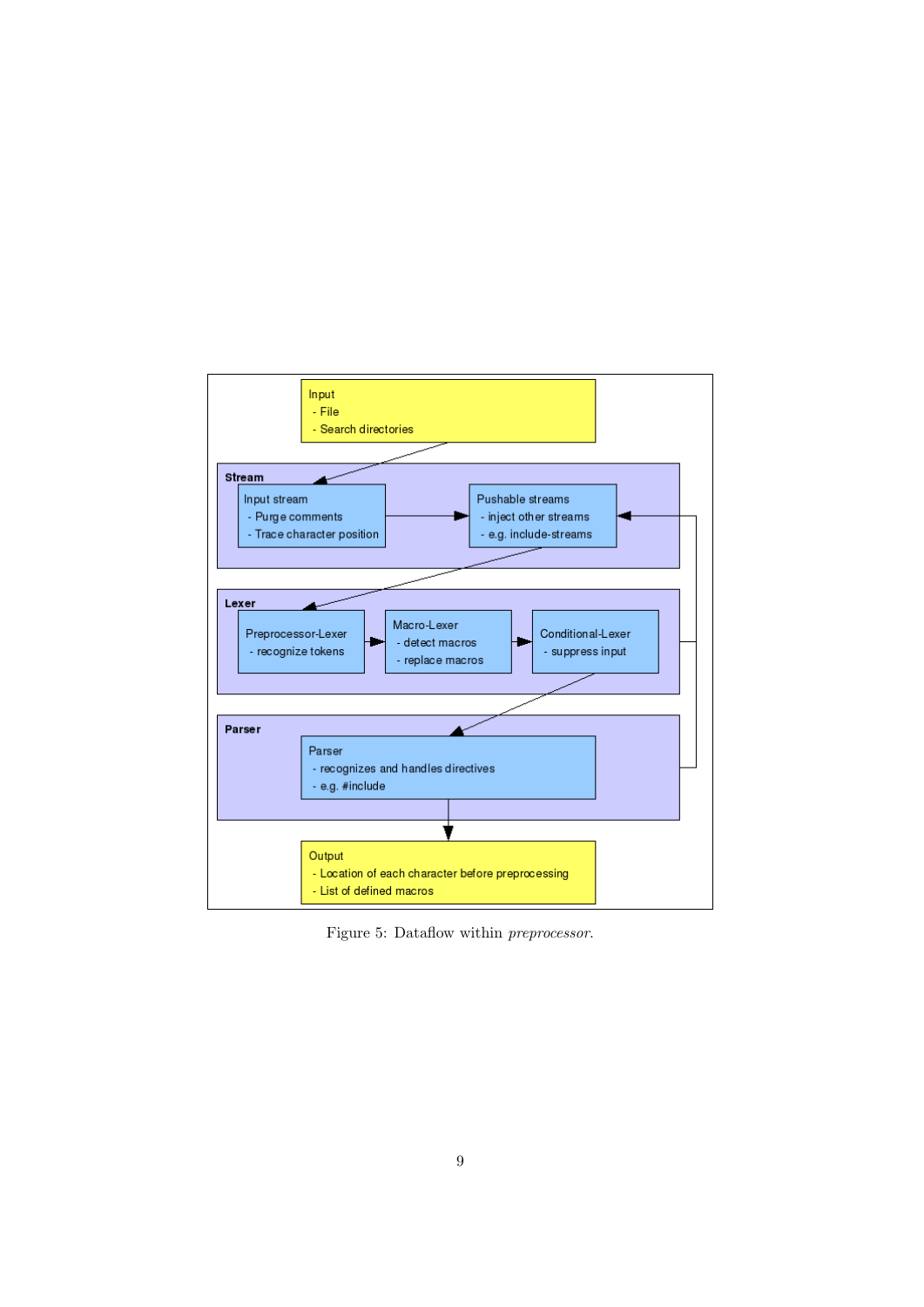## 4.2 NesC 1.2.x Parser

The parser plugin is designed to handle any file written in nesC 1.2.9. Tests have shown that *parser* can also handle the new nesC 1.3.0, but there is no way to tell how long it will be supported.

The parser for (preprocessed) nesC files is a plugin as well.

The project TinyOS Parser is the standard parser. It is connected to the core plugin through the extension point TinyOS.Parser. The project also is responsible for syntax highlighting by fulfilling the extension point TinyOS.Reconciler.

It adds the "preprocessor view" (PreprocessorMultiPageEditorPart) to the editor. It can add an "AST-view" (ASTMultiPageEditorPart) and a "Binding-view" (BindingMultiPageEditorPart, for inspecting the high level "bindings") to the editor. All of this is done through the extension point TinyOS.Editor.

The libraries JFlex [5] and CUP [6] were used to generate parser. JFlex is a lexer generator, CUP a parser generator. The two libraries work together excellently. Both libraries contain a tool that reads an input file in a grammar specified by the library and writes Java-code as output. These tools can easily be called by a build script. Both libraries are several years old and tests indicate that they contain a smaller number of bugs than younger libraries.

The problem of JFlex and CUP is, that they were not designed to handle languages with a big grammar like NesC. While JF1ex just needs a lot of memory to generate the lexer, CUP actually produces illegal code, several methods and String-initializers exceed the code size limitation of 64KB. To overcome this limitation parser contains an additional tool which takes the output of CUP and splits these big methods into several classes, also String-initializers are written into external files.

That tool is represented by the class ParserCreation. This class is able to perform all the necessary steps to read the input files for JFlex and CUP, apply preprocessor to the input files, and generate two different versions of lexer and parser (one version is the "main parser", the other the "collector"). The input file for JF1ex is tokens.jflex, the input file for CUP is parser.cup.

Actually it is wrong to speak of just parser, because there are three different parsers in the project.

- The "*initializer*" is a very fast parser only capable of finding interfaces and components within a file. These elements can be seen in other files without the need to explicitly include the files in which they were declared.
- The *collector* is a medium parser. It skips many parts of an input file, but reports all declarations of elements that can be seen in another file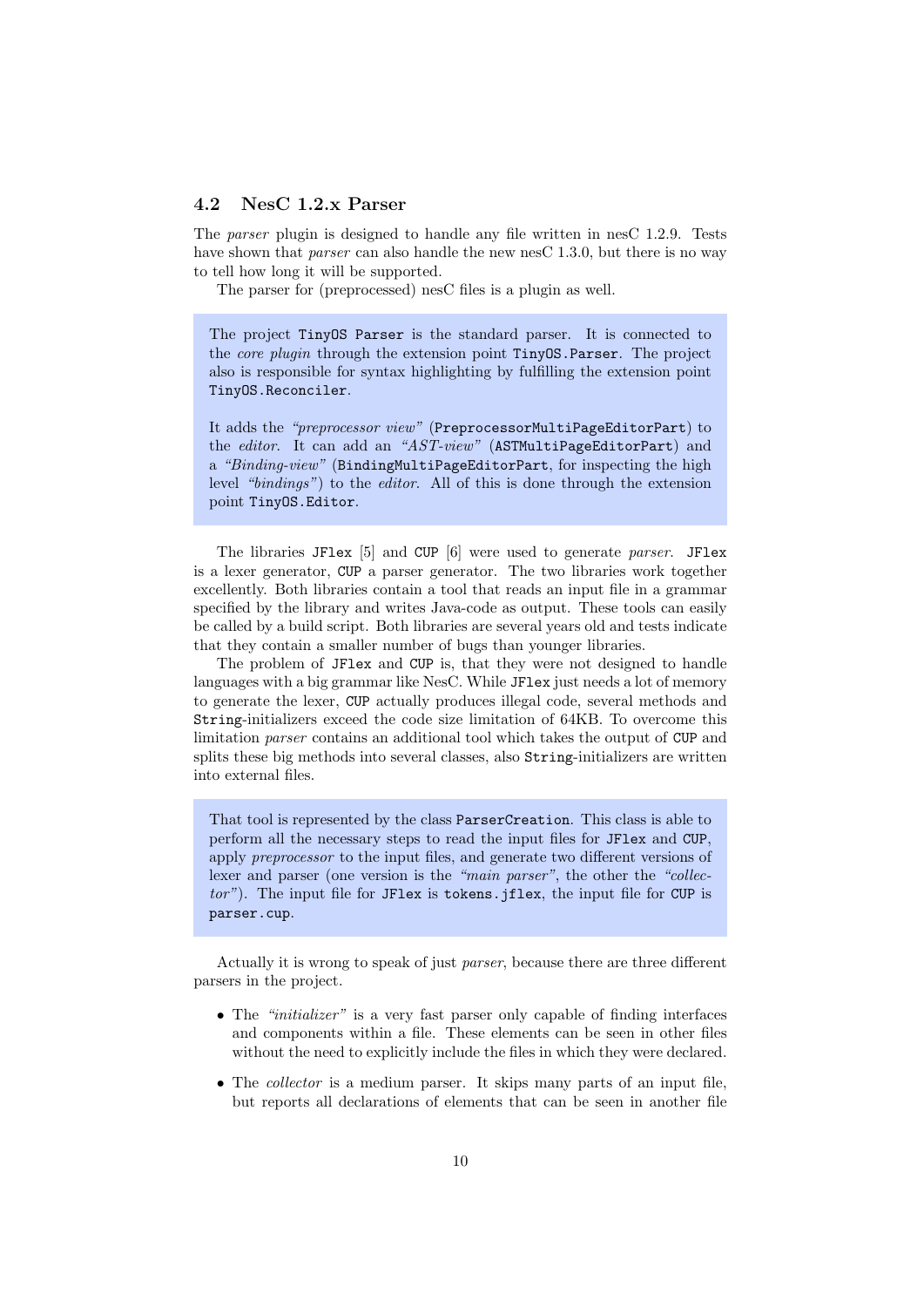if the input file is implicitly included (which happens if an interface or component is used in another file).

• The *main parser* is the heavyweight parser which understands everything. This parser is responsible for anything that the initializer and the collector can't handle, e.g. creating the full abstract syntax tree ( $AST$ ") or error detection. When speaking of parser, most times this main parser is meant.

The *initializer* is implemented by the class NesC12Initializer. The collector by the class IncludingParser. Finally the main parser is represented by the class Parser.



Figure 6 shows the data-flow between the different modules of parser.

Figure 6: Dataflow within parser. Blue boxes mark algorithms, yellow boxes mark data structures. The orange box represents anything that is known about the project, including data from other files.

# 4.2.1 AST

Like most parsers, the *main parser* generates an abstract syntax tree. There are over 150 different kinds of "nodes" in the "AST", each node is represented by its own class, called an ASTNode. Each node has two tasks to perform: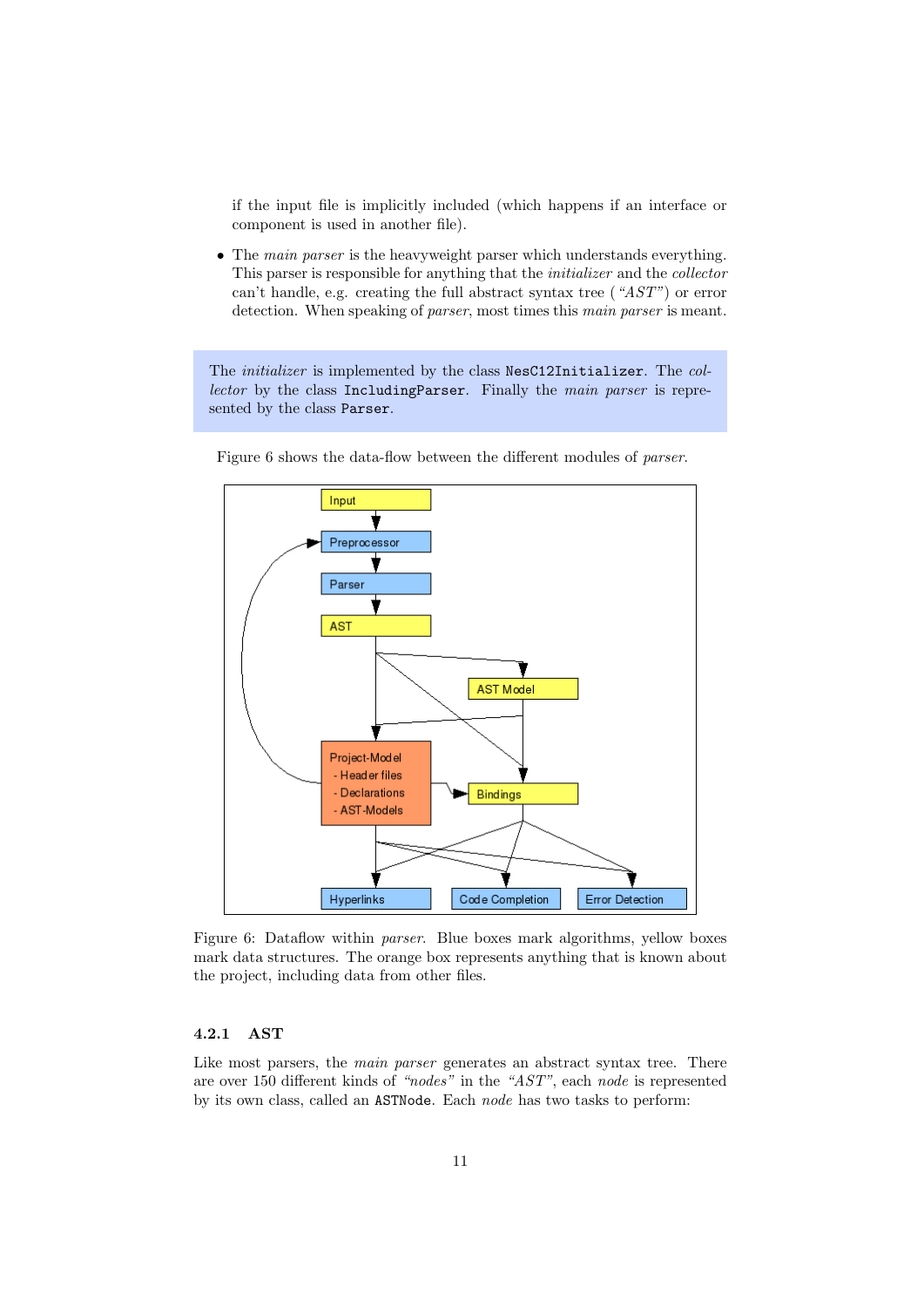- Put constraints on its children to maintain type safety. The null-node (the non-existing node) and "error nodes" (nodes which are explicitly marked as being wrong) can however be put anywhere.
- Create a more abstract view of the  $AST$  where elements like a type or a function are represented by only one object rather than a whole tree. The elements of this abstract view are called "binding" and can be used for tasks like error detection.

The method resolve of ASTNode is called after the creation of the AST. This method does several tasks in one sweep: create the "AST-Model", store "declarations" (IDeclaration) and error detection. The method can use AnalyzeStack to get information of other files and to store its output.

#### 4.2.2 Handling syntax errors

Whenever a parser like CUP reads a token, it can either perform a "shift" (push the token on a stack and continue without further evaluations) or a "reduce" (read symbols from the stack and combine them to a new symbol, and then reread the token that was just found). The input-grammar defines under which condition a shift or a reduce happens. But not all possible inputs are part of the grammar, so there are cases when the parser can do neither a *shift* nor a reduce. In such a case a syntax error is discovered.

CUP has an internal mechanism which tries to recover from such an error. The parser starts to throw away tokens and searches a rule which offers a special "error-shift". First tests have shown that this mechanism is too simple and much valuable information gets lost while the error-shift is searched. Also the number of cases where this mechanism succeeds is very limited. Putting more rules with error-shift into the grammar is not a solution since it would not only enlarge the grammar, but also introduce many shift-reduce conflicts during parser creation.

To solve this problem CUPs error recovery had to be modified. The modified mechanism tries first to find an error-shift. But in each unsuccessful try it tests also for a reduce. While the old version would immediately start to delete tokens, the new version can perform the reduce and hence changes the situation for another round. In the end, the new version just checks more rules for an error-shift, and thus it is more likely to find one. Additionally every reduce produces information that can be used for the AST. With the new approach chances to get a complete, or at least a non-empty, AST are more likely than before. Chances that the parser just stops and has no output at all are decreased.

There are still situations where the parser can't finish its work. A missing parenthesis (like '}') is an excellent candidate to kill the parser. If that happens, the parser may already have executed some productions, but the elements that were created are not yet put together. They are still waiting on the stack for a reduce which will never happen. The modified parser takes these elements and tries to guess how they can be put together. Not every guess is correct, but the algorithms of the parser plugin are built in a way that they can deal with an incorrect AST. Surprisingly this solution produces good results. The reason seems to be that the number of correct *reduces* is in almost any case much higher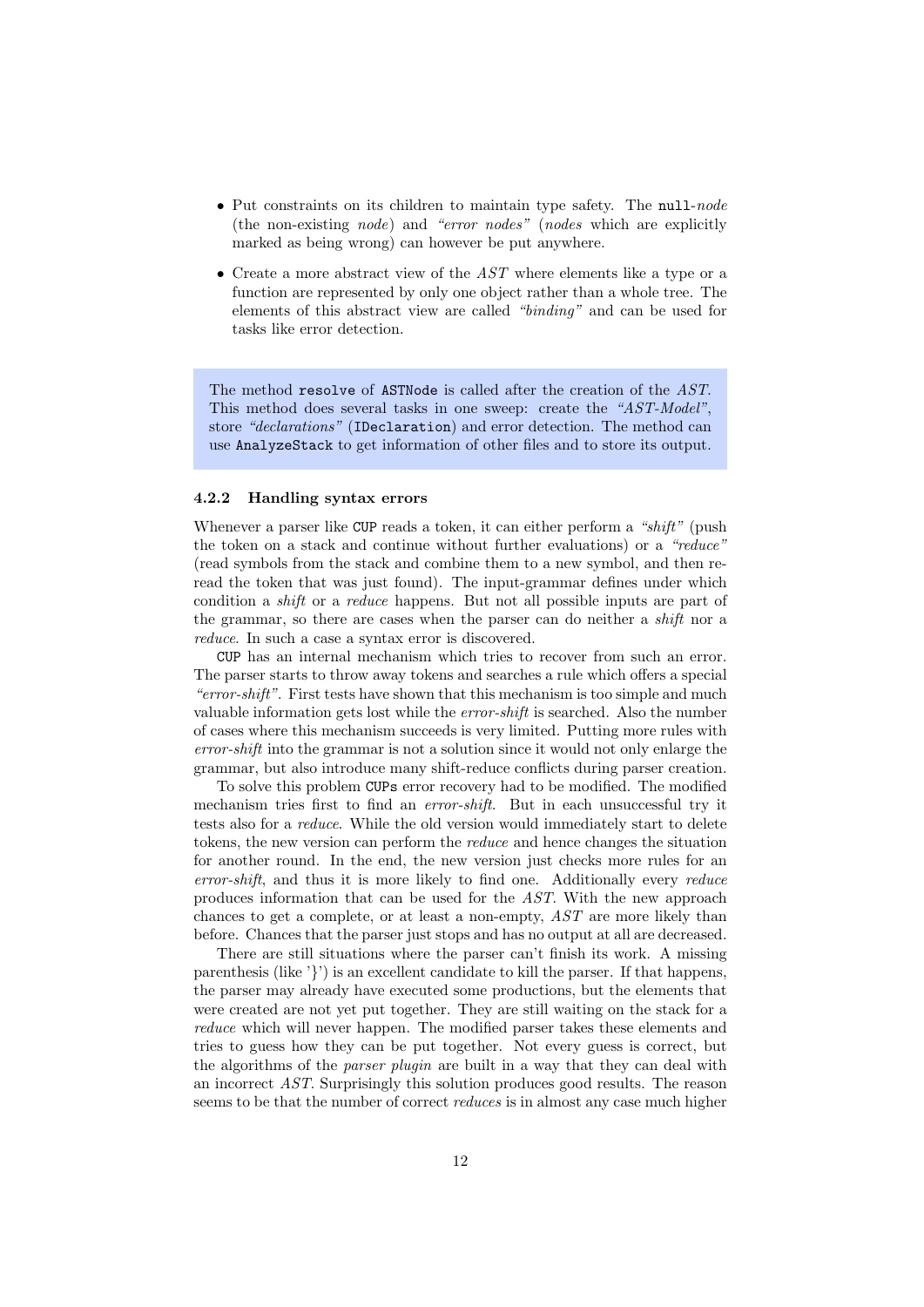than the number of guesses. So the part of the AST that is incorrect is small compared to the whole AST.

#### 4.2.3 AST-Model

The "AST-Model" is a concept of core. It is an abstract view of the AST and contains only those elements which can be shown in the outline view. The architecture of the model will be discussed in chapter 4.4.2.

The main parser sees the AST-Model as a summary of the AST. In theory the model could be used to get easier access to information (e.g. what commands an interface contains). In reality the  $AST-Model$  is too generic to be directly used.

#### 4.2.4 Bindings

"Bindings" are the most advanced abstractions of the AST. Each binding represents a high level element like a module or a function. Bindings are type safe and use their own cache to ensure that nothing is calculated twice.

Figure 7 gives a small insight into bindings.

There are about 30 different bindings. They all implement the interface Binding. Bindings can be obtained through the AST or the AST-Model.

Each binding can be associated with other bindings, forming a graph of a whole application.

#### 4.2.5 Hyperlinks

When holding down  $\text{ctrl}$  and clicking with the mouse, one can navigate within a file. Source and target of each "hyperlink" are determined by parser.

Hyperlinks are created by a set of "rules". Each rule finds a certain kind of hyperlink, e.g. all hyperlinks regarding local fields. Most of these rules first analyze a part of the AST to find the name of the element they should lead to. Then they either use the "global index" of the project to find a target, or bindings associated with the AST.

Each rule implements the interface IHyperlinkRule. Parser offers the extension point nesc12.parser.hyperlinks to add additional rules.

#### 4.2.6 Quickfixes

Each error message can be associated with some meta information. This meta information can later be read to create "quickfixes". Parser offers a limited set of quickfixes. Either they just add some missing source code, or they can create new files when necessary. Quickfixes are created by rules just like hyperlinks.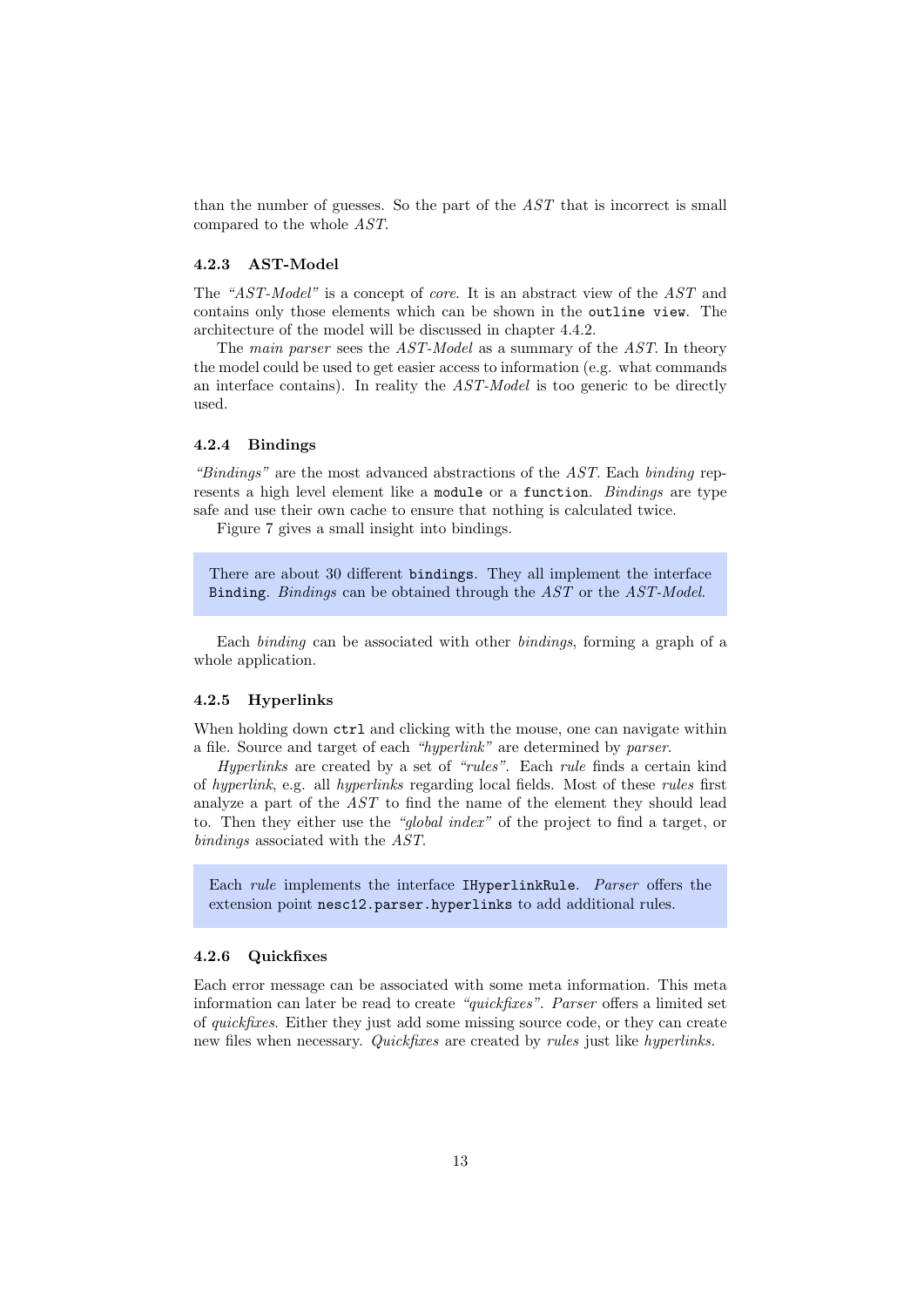![](_page_14_Figure_0.jpeg)

Figure 7: The binding view, only visible when in "debug mode". Currently the binding view shows how the module BlinkC sees the application. BlinkC uses an interface Timer but renames the interface to Timer0. Timer defines some events and commands, one of them is startPeriodic. The argument of startPeriodic is of type uint32 t which is a typedef and in reality an unsigned long int. The arguments name is dt.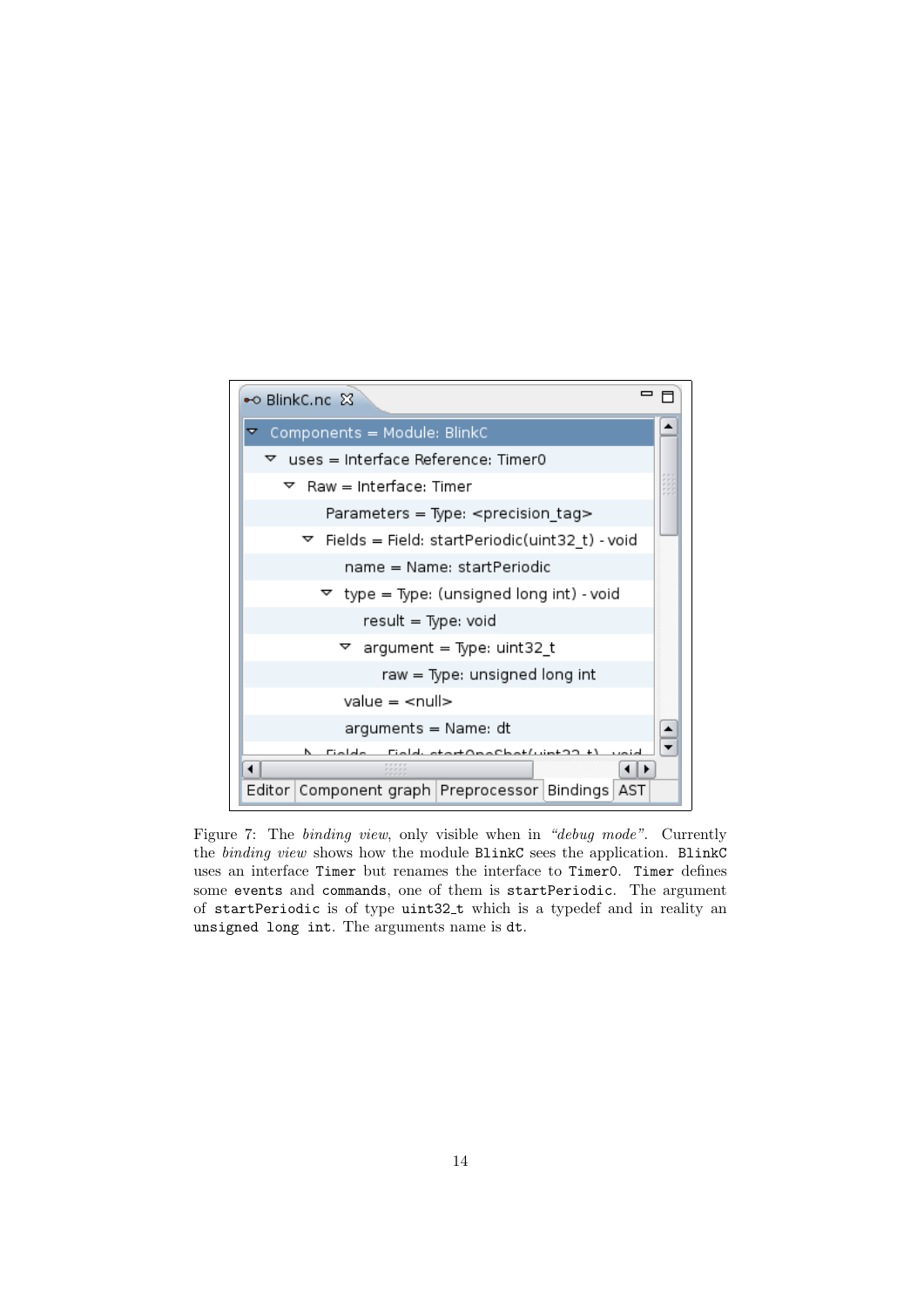When finding an error, a String-message, location and an optional Insight can be reported in parser (using the AnalyzeStack). These objects are wrapped into an IMessage and then forwarded to core. Core will create an IMarker which contains some of the information of the IMessage. Later core will ask for quickfixes for the IMarker. Parser will re-create the original Insight of the message, and call all the *quickfix-rules* in order to collect new *quickfixes.* Rules can use the Insight to create the *fixes*.

Parser offers the extension point nesc12.parser.quickfixes to add new rules. Rules can either be "single" (capable of handling one message only) or "multi" (capable of handling several messages at once).

Core offers the extension point TinyOS.Quickfixer to add new rules which are independent of the parser. Rules added here will not have access to vital information like the AST, and thus the use for this extension point is limited for anyone but parser plugins.

#### 4.2.7 Code Completion

Code completion uses, like *hyperlinks* and *quickfixes*, *rules* to generate "proposals". Other than hyperlinks and quickfixes, code completion cannot rely on a complete, consistent or even up to date AST. While the latest problem can be solved by just updating the list of proposals once a new AST becomes available, the others are more resilient. Some *rules* solve these problems by not looking at the location where the code will be inserted, but a few characters before. There the chances that the  $AST$  is not yet corrupted are much higher. Other rules just don't use the AST at all. Most rules will use the information of the AST only as a hint, but actually analyze the source code. They read a few words or characters and try to guess what the  $AST$  would be if it were correct. Rules will use the *global index, bindings* or "ranged collections" to come up with proposals (Ranged collections are maps with visibility ranges as keys and names of fields, functions, etc. as values).

#### 4.2.8 Error detection

Error detection is implemented as a recursive algorithm. Every node of the AST becomes the opportunity to check its content. Some problems can only be detected if many nodes work together, e.g. using the same name for two different functions can only be seen if the two function-nodes compare the names. Communication between nodes is handled either through a stack or by direct access. There is often a "super"-node which sets up a testing environment on the stack and "sub"-nodes then use this environment.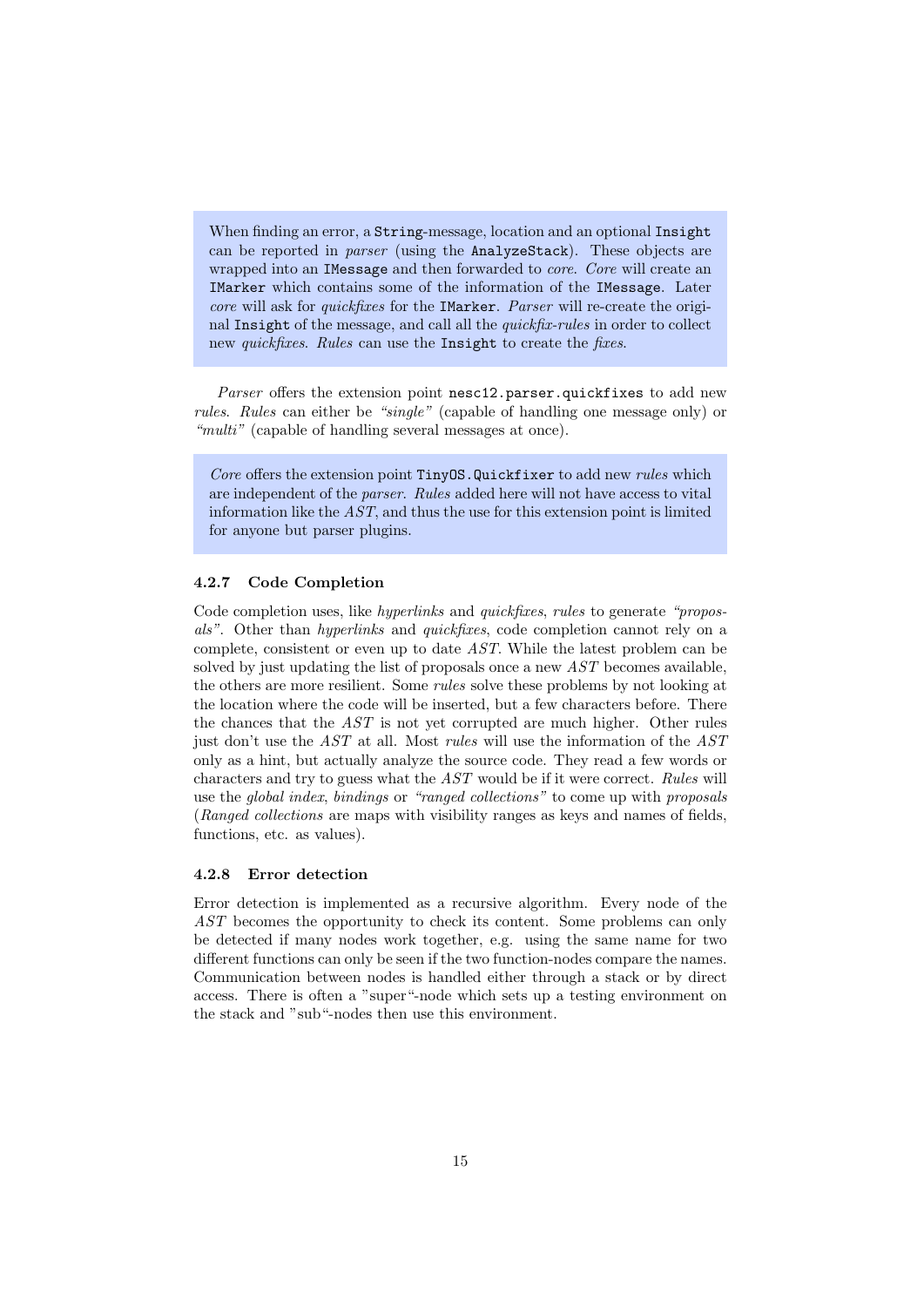For example the ASTNode Module pushes a factory for ModuleFieldPusher onto AnalyzeStack. Every node which represents a field accesses or creates a FieldPusher associated with the name of the field. The node adds a binding Field to this FieldPusher. When all the children are finished, Module and the set of ModuleFieldPushers can check if the fields are valid in the context of a module.

## 4.3 Environments

The purpose of *environments* can be described by two words: "search files". An environment is responsible for everything that might result in searching files. That ranges from finding the example applications, finding the platforms and the associated directories, to finding a header file that is needed for parsing. They are also responsible for invoking external tools like ncc.

The environment plugins are small and do not contain sophisticated algorithms. Their only source of complexity are the sharp distinctions between different versions of TinyOS and operating systems.

The linux and windows *environments* are built upon an abstract *envi*ronment, that allows maximal reuse of code. The linux environment is called TinyOsUnixEnvironmentWrapper2, the name of the windows environment is TinyOsWinXPEnvironmentWrapper and the abstract environment is called TinyOsAbstractEnvironmentWrapper.

## 4.4 Core

Core combines all the other plugins. While parser and environments were rewritten from scratch, core was taken from YETI and upgraded. Upgrading often included two steps. First a layer was introduced separating reusable from outdated code, then the outdated code got replaced. At some places the outdated code remains in *core* as backup, e.g. the old parser can be used if *parser* is not installed.

#### 4.4.1 Project Organization

Each TinyOS-project is internally represented through a "project model". The project model is a central hub for everything that has to do with parsing code. It can create new parsers, it can start the "build chain", it manages all caches of the project. It also contains the global index of the project.

The *project model* is represented by the class ProjectModel.

## 4.4.2 AST-Model

Core needs access to the abstract syntax tree of a file in order to display views like the outline view. However it is impossible to specify how an AST has to look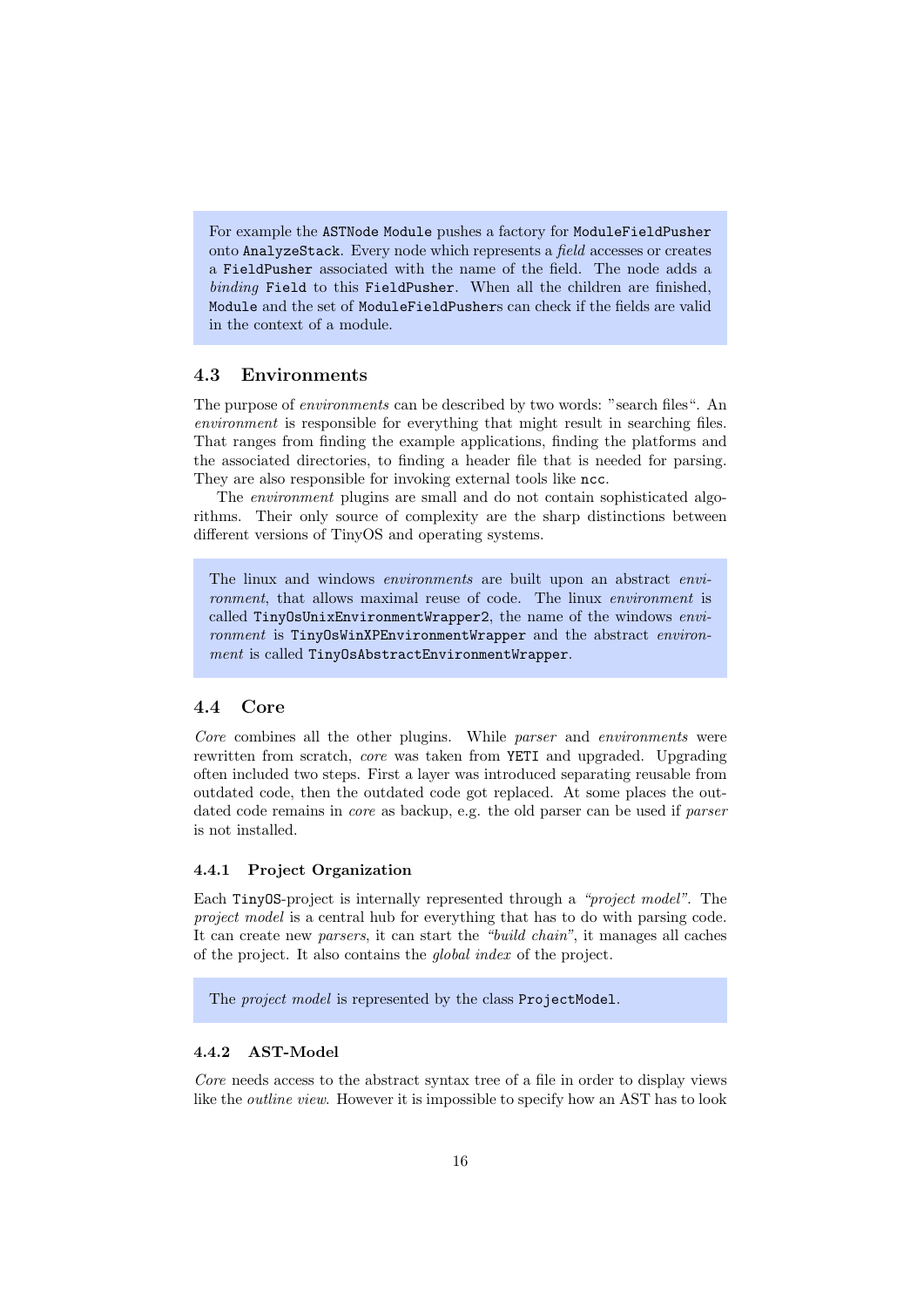like, when future language modifications or new parsers-plugins are possible. The AST model is a layer above the AST, creating a more general interface.

Each model contains "nodes" and "connections". Nodes represent the same things as nodes in an AST, for example a function. Connections represent the relations between *nodes*. A *connection* can either be a child-parent relation, or a reference (e.g. when a component provides an interface, then there might be a reference from the component to that interface).

The *AST model* is represented by the interface **IASTModel**, nodes by IASTModelNode, connections by IASTModelNodeConnection.

Nodes never know each other directly. They only know connections to other nodes. The *connection* then only knows the identifier of the *node* it points to. That allows to replace parts of the model, or load parts of the model lazily, without having to worry about dangling references.

Each node and connection can be marked with "tags". Tags are a simple way to describe how a *node* or *connection* should be treated, what it is good for or what icon to use when shown in a view. While tags seem to be only a nice detail, they are used massively by *core* and *parser*. The separation of *core* and parser would not be possible without them.

Tags can roughly be put together in these groups:

- Type What kind of element a node represents. A component, a typedef, the specification block of a module, ...
- Modifiers A more precise specification of the type. A command function instead of just a function, a generic module instead of just a module.
- Usage For reference-connections only, how the reference is used. For example whether a referenced interface is "used" or "prodived" by a configuration.
- View How connections and nodes should be treated in views. For example should the icon depend on the "tag-set" of the *connection* or the *node*? Should a node initially be expanded or collapsed in the outline view?

Tags are represented by the class Tag, sets of tags by TagSet. Parsers are free to specify new tags.

#### 4.4.3 Build Chain

In order to have accurate error messages, a file needs to be "built". Editing the file will "unbuild" it. Also editing an (explicitly or implicit) included file can unbuild. The discovery of a new, missing resource will unbuild a file as well. The *build chain* ensures that all *unbuilt* files will be *built* again.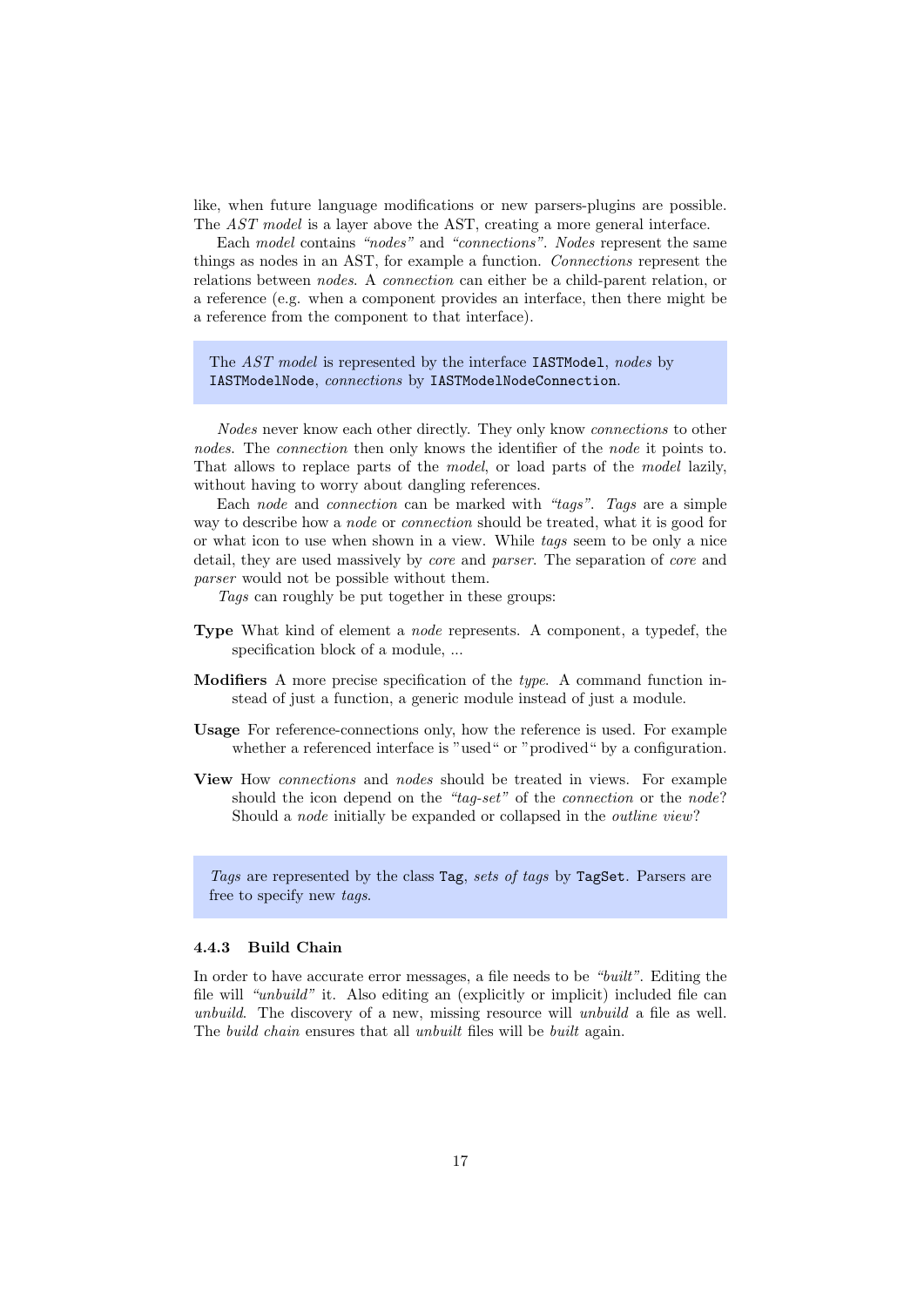TinyOSProjectBuilder2 is called when resources changed. It forwards the changes to TinyOSBuilder. Each project has one such builder. Afterwards TinyOSBuilder calls the buildInit and buildUpdate methods of ProjectModel to "rebuild" the project.

Building a set of files always starts with indexing (called the "initialize" phase"). All unbuilt files are given to the initializer, which will extract interfaces and components. These elements are visible through the whole project and without them many false error messages "missing xyz" would appear.

#### The *initializer* is represented through an INesCInitializer.

In a second sweep the *main parser* is used to analyze single files. If a file has implicit includes then the "recursive collector" can be used to find them. It may happen that a file cannot be analyzed without another file built first. If such a case is found, and the other file is not yet *built*, then a "simplified build" is made without active error detection. This *simplified build* will not trigger further *builds*, so there is no danger of infinite *build*-loops.

The recursive collector is stored in ProjectModel. It is represented by the interface IProjectDefinitionCollector. Currently there is only one implementation: LocalProjectDefinitionCollector. It is the only component which uses the "wire cache", it accesses the cache through WireCache. It further uses an INesCDefinitionCollector to collect the declarations of a single file.

As a side effect the "dependencies" of the built file become known. The dependencies tell for each file, from which other files it depends. This information is later used to unbuild a file if one of its dependencies changes.

#### 4.4.4 Caches

In order to speed up the build process, several caches are used. These caches store all their entries on hard drive and only maintain a copy of a subset of them in memory. Thus a restart of Eclipse will not delete any information that is created by the build chain. The list of caches has 6 entries:

Init Cache Stores the *global declarations* found by the *initializer*.

- Inclusion Cache Stores the *declarations* visible only when a file gets included, which is also the output of the *collector* (the *recursive collector* just combines the output of several runs of the collector, its output has not to be stored).
- Dependency Cache Stores for each project file on which other project file it depends. This includes any dependencies, even if they are indirect. This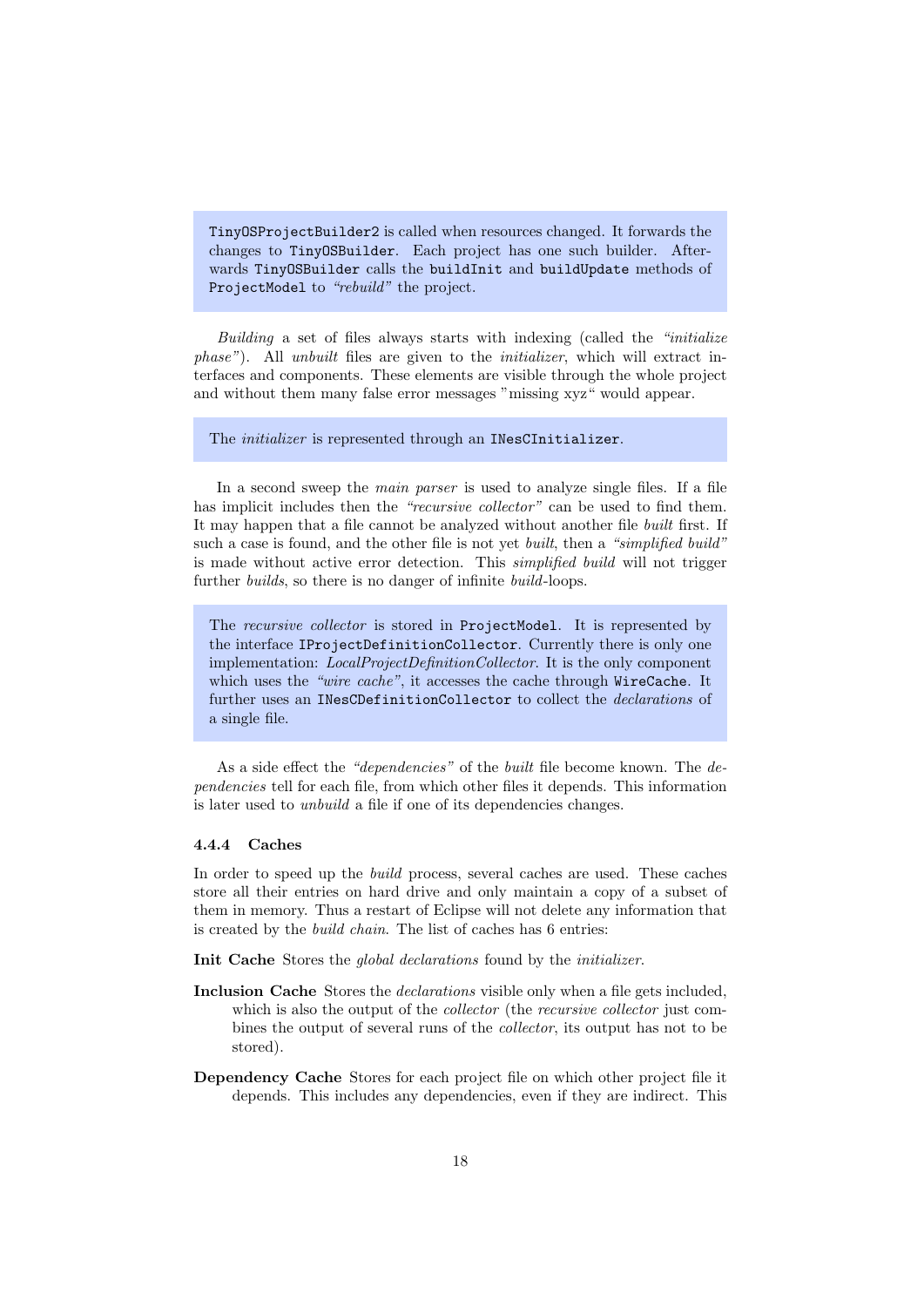information is needed to unbuild a file when one of its dependencies has changed.

- Wire Cache Stores for each file on which other files it depends. This only includes the top level dependencies, the files which are included directly. This information can be used by the collector to prevent parsing a file when only the *declarations* of its included files are searched.
- Missing Cache Stores for each project file which resources were not found while building the file. If such a resource is found later, then the file gets unbuilt.
- AST Model Cache Stores the AST model of files.

All caches can be accessed through IFileModel. The ProjectModel offers access to one of these "file models".

#### 4.4.5 Editor

The editor is just a standard Eclipse-text-editor, configured to call the methods of core when a task, like syntax highlighting, is at hand.

The *editor* is implemented by the class NesCEditor. The nesc specific configurations are set up by a NesCSourceViewerConfiguration.

#### 4.4.6 Outline View

The *outline view* relies on the AST model. It connects itself with the *editor*, instructs parser to create an AST model when reconciling the editor, and then shows this *model*. It searches for any *node* which has a tag outline but not a tag included, and uses these nodes as root of the tree. As long as possible the outline view takes nodes from the model provided by the editor. If some node cannot be found in that model, then the *outline view* uses the global AST model provided by the project.

The NesCOutlinePage implements an INesCEditorParserClient and registers the client at the NesCEditor in order to be informed when parsing starts or stops. It further uses a NodeContentProvider to show the tree.

#### 4.4.7 Graph View

Similar to the *outline view*, the *graph view* uses the AST Model to build up its content. Any node of the AST model can have a factory for "figures", a figure can be shown in the *graph view*. While *nodes* are absolutely free in deciding how their representation might look, a small set of default *figures* is provided.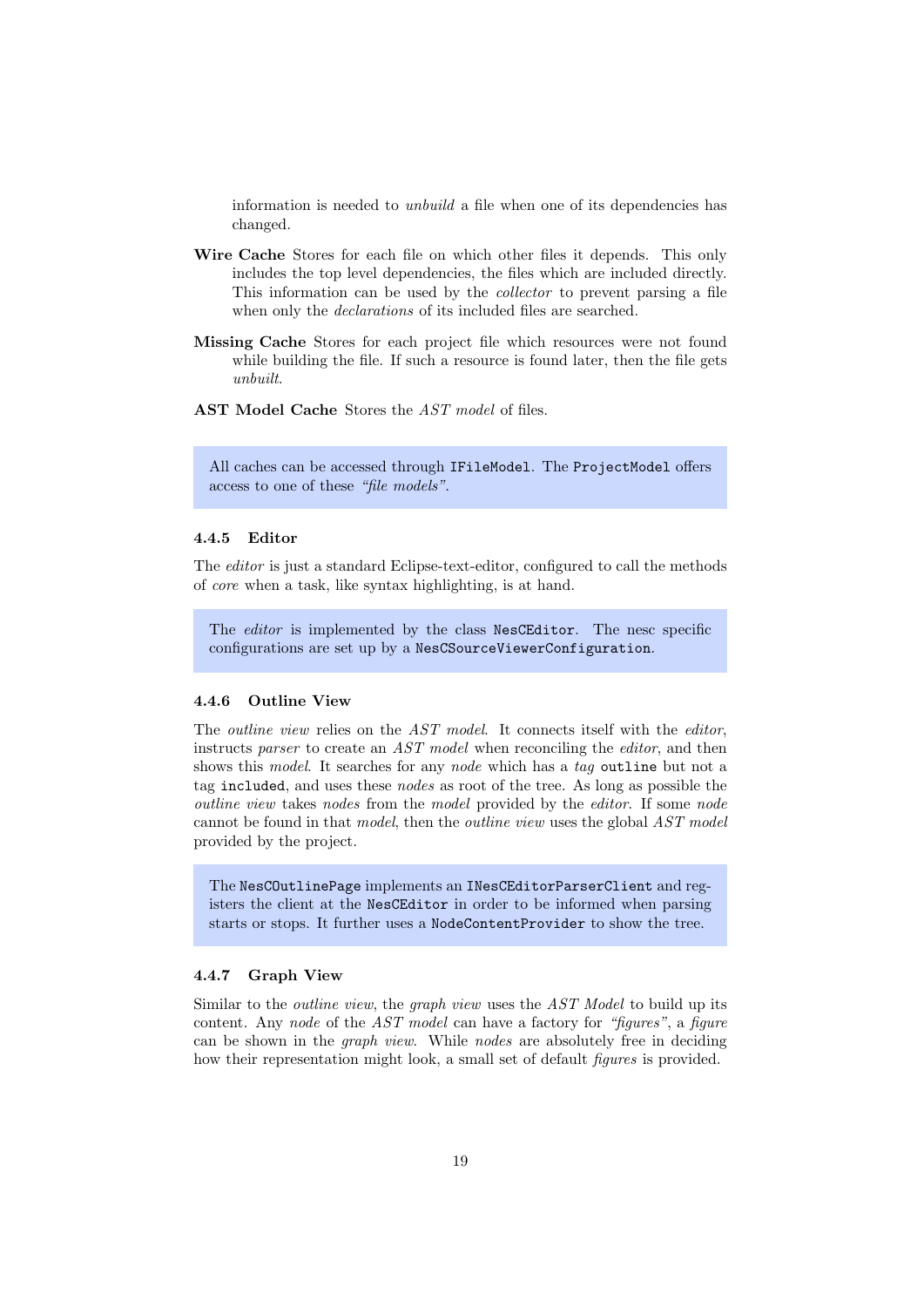The factory for *figures* is called **IASTFigureContent**. This interface has one method which will create an IASTFigure. This one method receives an IASTFigureFactory which can help to transform AST model-nodes or connections into figures.

Figures work like a tree: each *figure* is a node which can either be "expanded" or "collapsed". If collapsed only an icon and a title are visible, when expanded child-figures are shown. Some figures load their children lazily, the graph view supports this by expanding each *figure* in its own job. Thus the view remains responsive even while a *complex* figure is creating its children.

The method expandAST of IASTFigure receives an IExpandCallback. If it has to do a lot of work, it can start a new thread and later inform the caller whether the method succeeded or was canceled.

The *graph view* is connected to the *outline view*, whenever a *node* is selected in the outline view the corresponding figure is marked as well.

Only figures which implement IRepresentation can be marked through the outline. An IRepresentation can have some IASTModelPaths telling the view which nodes are represented by the figure. A figure can only be marked when its paths and the paths of its parent build the same chain of nodes as the selection-path in the outline view has. If a node has more than one figure in the graph, then the figures which are not selected are highlighted in another color.

# 5 Future Work

There are many ideas of what could and what needs to be done in the future.

- Instead of having one parser for the whole plugin, each project could have its own. That would allow to support many different versions of nesC at the same time.
- *Environments* could be written in a way that more than just one TinyOS installation is supported.
- More platforms and sensorboards: currently only the platforms and sensorboards within the tos-tree are recognized. It should also be possible to recognize platforms and sensors which are included though an -I directive.
- Support TinyOS 1.x. It is still in use and not everyone has the possibility to upgrade.
- Rewrite option-system: The make-option management is less than optimal. It is inflexible for changes, and hard to access (for users and developers). At this point a partial or complete rewrite seems like a good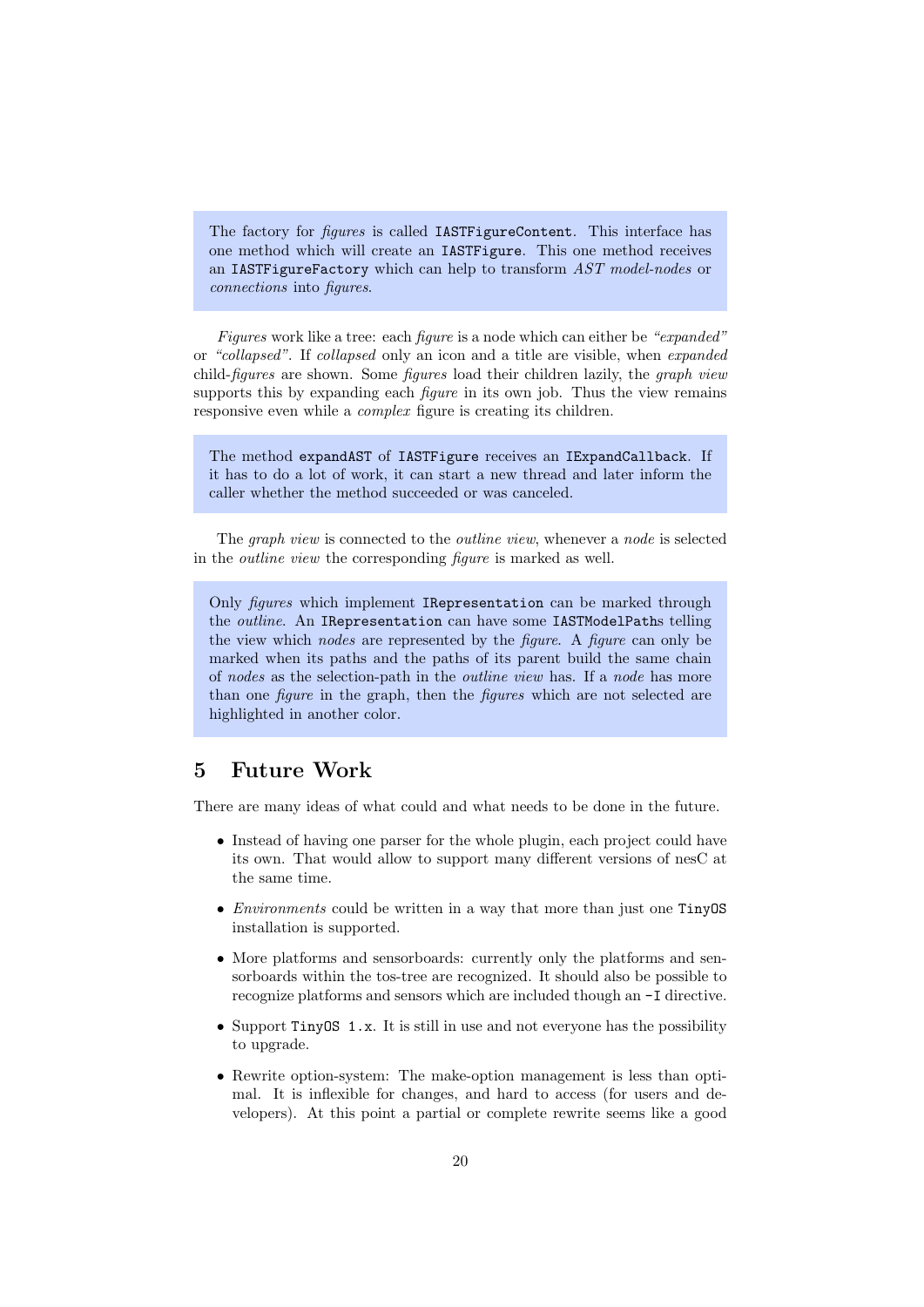solution. The rewrite might include several new ideas. Instead of working with String-keys real references could be used. Or at least clients should not be bothered with the String keys. The *option view* could be removed, and instead an xml file for each make option could be used. This would work the same way as ANT's build.xml. The make option dialog could be replaced by a form, like it is done for plugin.xml of an Eclipse plugin.

- Writing a new parser which also works correctly when a typedef is missing.
- There are a number of header files which are just included everywhere. The plugin does not find all of them, especially those belonging to the hardware are missing.
- Refactoring (e.g. renaming of variables) could be implemented as well.

# 6 Conclusion

To our knowledge YETI 2 is currently the most advanced Eclipse plugin for TinyOS 2.x. The standard approach to writing TinyOS applications without an IDE is to write some code, call the compiler and be happy if the compiler does not report errors. The compiler ncc just starts at one main-component and checks files only if they are included, applying macros and typedefs already found in other files. Yeti 2 on the other hand analyzes each file as if it were the main-component. This is much more restricting since every file has now to behave as if it were a correct application. We think however this is a better way to look at a project. It encourages developers to write correct code right from the beginning, making reuse and reorganization of code in later project phases easier.

There are still flaws in YETI 2. Not all errors are found, speed is an issue, code completion could do much more, refactoring is not supported at all. It is our hope that more developers will enhance YETI 2 in the future.

# References

- [1] Roland Schuler, Nicolas Burri, Roger Wattenhofer. YETI: A TinyOS plugin for Eclipse. http://dcg.ethz.ch/publications/realwsn2006.pdf
- [2] Rasmus Ulslev Pedersen, NESCDT. http://docs.tinyos.net/index. php/NESCDT-\_An\_editor\_for\_nesC\_in\_Eclipse
- [3] Richard Tynan, TinyOS Eclipse Plugin. http://tide.ucd.ie/
- [4] Janos Sallai, Peter Volgyesi. Vanderbilt University. TinyDT. http://www. escherinstitute.org/Plone/frameworks/nes/tools/tinydt
- [5] Gerwin Klein, Steve Rowe, and Régis Décamps. JFlex The Fast Scanner Generator for Java. http://jflex.de/
- [6] Scott E. Hudson. CUP Parser Generator for Java. http://www2.cs.tum. edu/projects/cup/